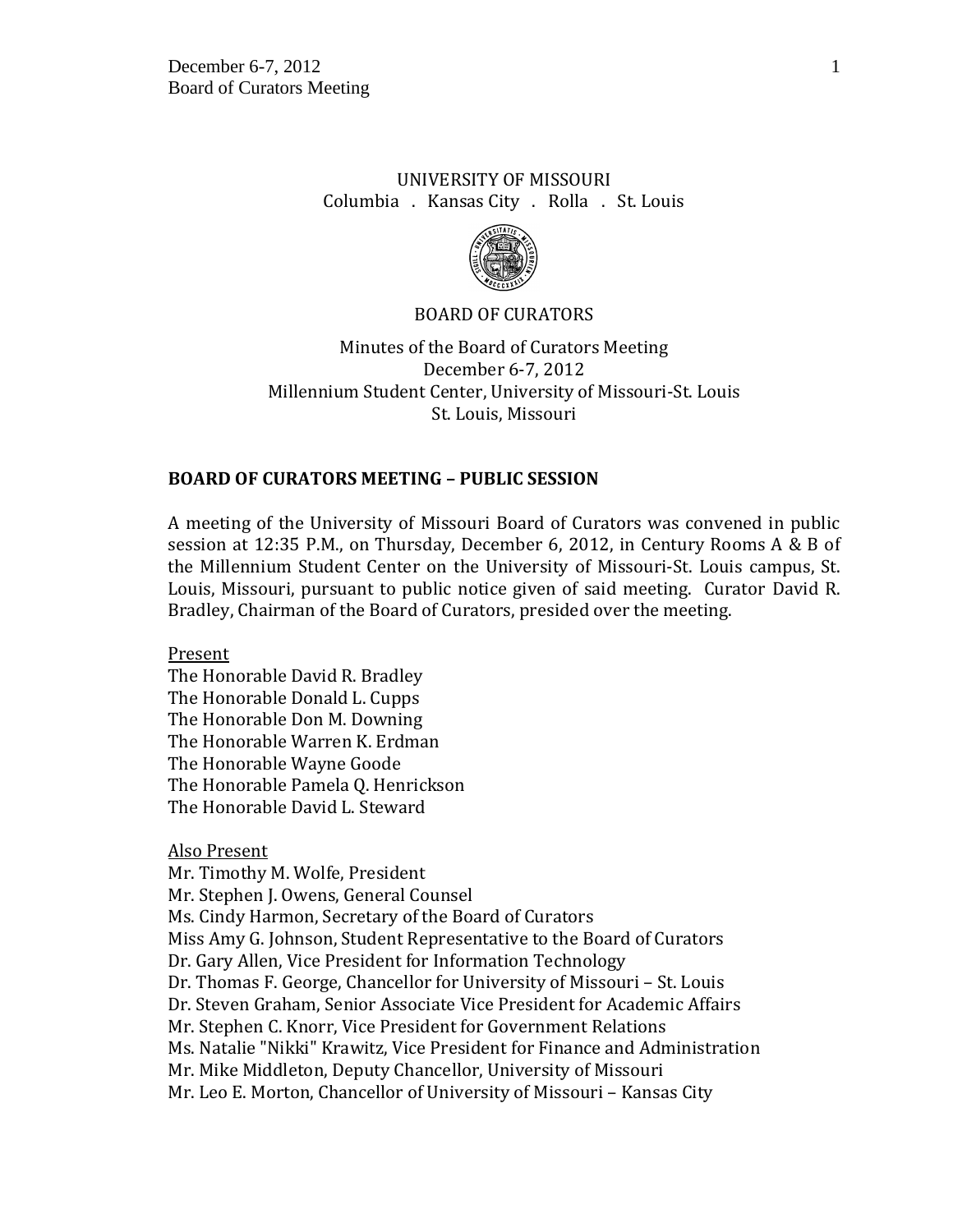Dr. Michael F. Nichols, Vice President for Research and Economic Development Dr. Betsy Rodriguez, Vice President for Human Resources Dr. Cheryl B. Schrader, Chancellor for Missouri University of Science and Technology Dr. Robert W. Schwartz, Chief of Staff Ms. Jennifer Hollingshead, Chief Communications Officer, UM System Media representatives

### **General Business**

### Review of Consent Agenda

Curator Goode requested additional information regarding Consent Item #6 regarding approval of spinal cord injuries and congenital or acquired disease processes research program proposal. Information to be presented during the General Business portion of the Board meeting on Friday.

## Resolution for Executive Session of the Board of Curators Meeting

It was moved by Curator Steward and seconded by Curator Cupps, that there shall be an executive session with a closed record and closed vote of the Board of Curators meeting, on December 6-7, 2012 for consideration of:

- **Section 610.021(1), RSMo**, relating to matters identified in that provision, which include legal actions, causes of action or litigation, and confidential or privileged communications with counsel; and
- **Section 610.021(2), RSMo,** relating to matters identified in that provision, which include leasing, purchase, or sale of real estate; and
- **Section 610.021(3), RSMo**, relating to matters identified in that provision, which include hiring, firing, disciplining, or promoting of particular employees; and
- **Section 610.021(12), RSMo,** relating to matters identified in that provision, which include sealed bids and related documents and sealed proposals and related documents or documents related to a negotiated contract; and
- **Section 610.021 (13), RSMo**, relating to matters identified in that provision, which include individually identifiable personnel records, performance ratings, or records pertaining to employees or applicants for employment; and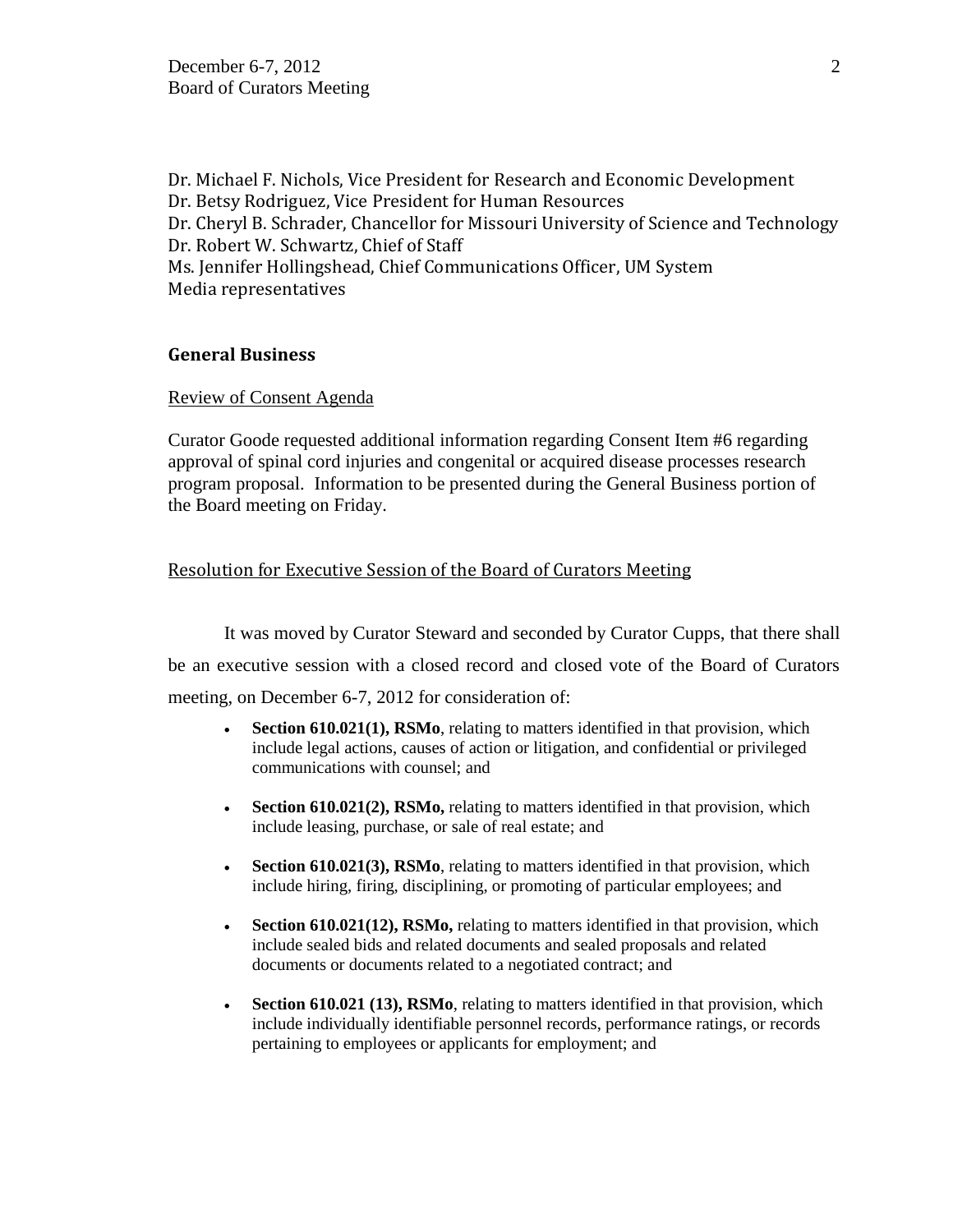- **Section 610.021(17), RSMo**, relating to matters identified in that provision, which include confidential or privileged communications between a public governmental body and its auditor; and
- **Section 610.021(20), RSMo**, relating to matters identified in that provision which include records that identify the configuration of components or the operation of a computer, computer system, computer network, or telecommunications network, and would allow unauthorized access to or unlawful disruption of a computer, computer system, computer network, or telecommunications network of a public governmental body.

Roll call vote of the Board:

Curator Bradley voted yes. Curator Cupps voted yes. Curator Downing voted yes. Curator Erdman voted yes. Curator Goode voted yes. Curator Henrickson voted yes. Curator Steward voted yes.

The motion carried.

Board of Curators standing committee meetings were convened at 12:40 P.M. and concluded at 3:52 P.M. on Thursday, December 6, 2012. Committee actions were presented to the full Board for action following each Committee vote.

#### **Compensation and Human Resources Committee**

Chairman Cupps provided time for discussion of committee business.

Information

1. UM Health and Welfare Update (slides on file)

### **Finance Committee**

Chairman Downing provided time for discussion of committee business.

Information

- 1. FY 2014 Tuition and Fees, UM (slides and information on file)
- 2. Financial Aid Report, UM (slides and information on file)
- 3. Efficiencies and Effectiveness Report, UM (slides and information on file)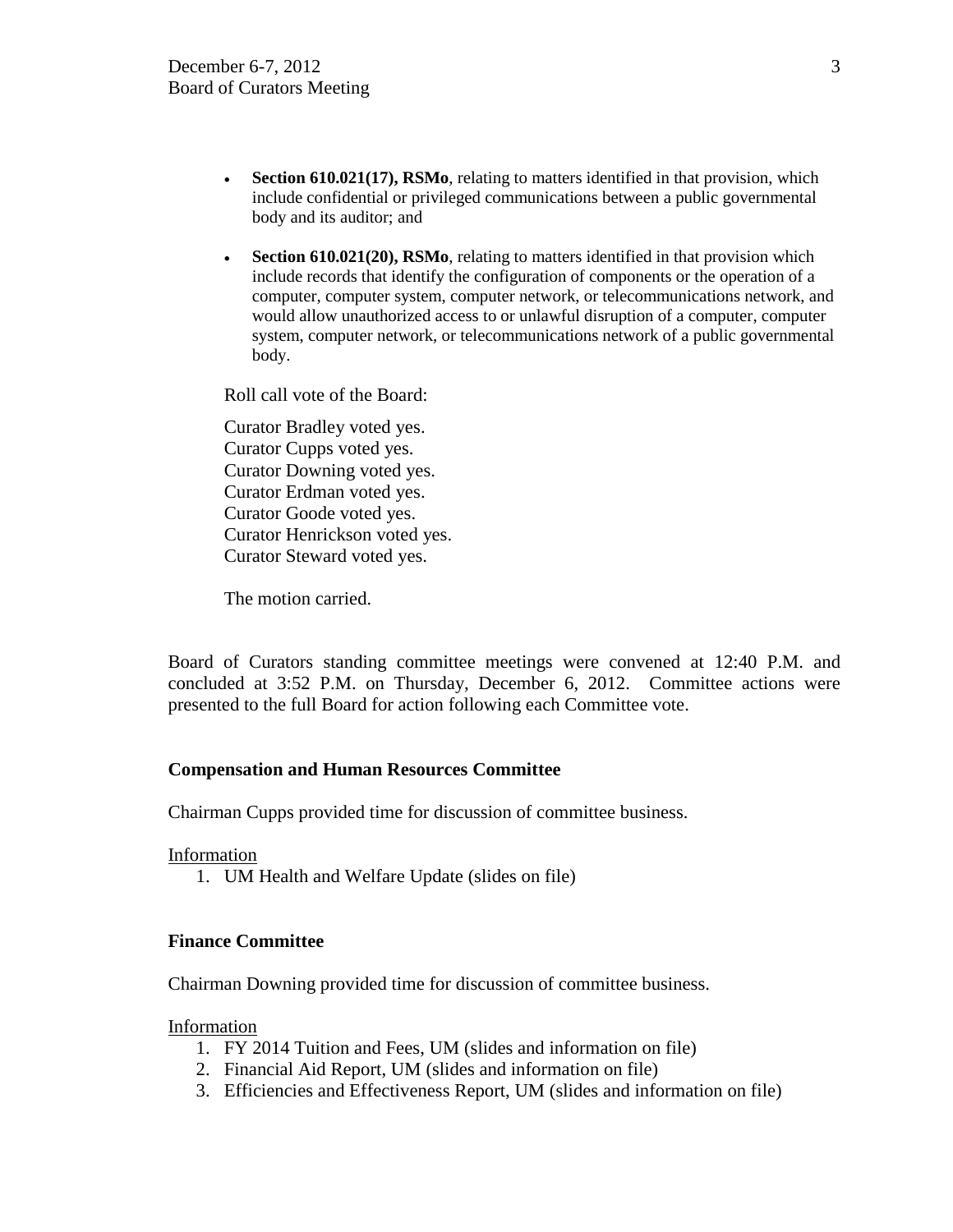- 4. Project Design, Virginia Avenue South Housing, MU (information on file)
- 5. Project Design, Memorial Stadium East Side Addition, MU (information on file)
- 6. Project Design, Memorial Stadium West Side Press Box Renovation, MU (information on file)
- 7. Project Design, South Providence Medical Building, MU (information on file)
- 8. Physical Facilities Quarterly Report and Board Approved Project Status Report (information on file)

## Action

- 1. Project Approval and Debt Financing Approval, Provide Chilled Water to the Hospital from the Campus Chilled Water System, MU
- 2. Project Approval and Debt Financing Approval, Benton Stadler Science Complex Addition and Renovations, UMSL

Project Approval and Debt Financing Approval, Provide Chilled Water to the Hospital from the Campus Chilled Water System, MU – presented by Vice President Krawitz (information on file)

It was recommended by Chancellor Deaton, endorsed by President Wolfe,

recommended by the Finance Committee, moved by Curator Downing and seconded by

Curator Henrickson, that the following action be approved:

the project approval and debt financing approval to provide chilled water to University Hospital, Critical Care Tower and University Physicians Medical Building from the campus chilled water system, for the University of Missouri-Columbia.

| Funding of the project budget is from:                   |              |
|----------------------------------------------------------|--------------|
| Debt Financing                                           | \$20,000,000 |
| Campus Facilities Utility Reserves for Capital Expansion | 3,000,000    |
| Total Funding                                            | \$23,000,000 |

Roll call vote Full Board:

Curator Bradley voted yes.

Curator Cupps voted yes.

Curator Downing voted yes.

Curator Erdman voted yes.

Curator Goode voted yes.

Curator Henrickson voted yes.

Curator Steward voted yes.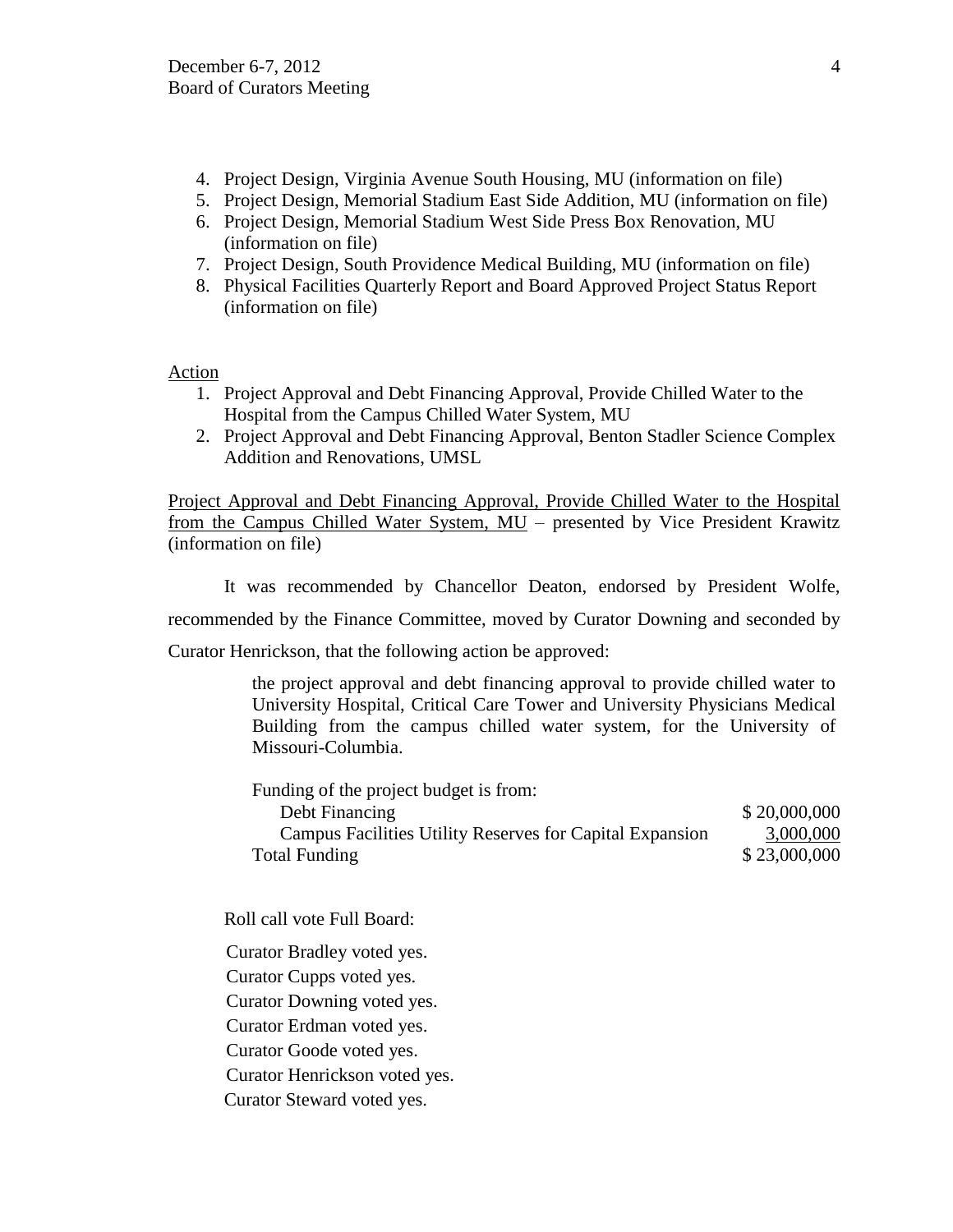The motion carried.

Project Approval and Debt Financing Approval of Benton Stadler Science Complex Addition and Renovation, UMSL – presented by Vice President Krawitz (information and recording on file)

It was recommended by Chancellor George, endorsed by President Wolfe, recommended by the Finance Committee, moved by Curator Steward and seconded by Curator Goode, that the following action be approved:

> the project approval and debt financing approval to provide a building addition and renovations to the Benton Stadler Science Complex, for the University of Missouri-St. Louis.

| Funding of the project budget is from: |              |
|----------------------------------------|--------------|
| Debt Financing                         | \$30,000,000 |
| <b>Campus Reserves</b>                 | 2,000,000    |
| Total Funding                          | \$32,000,000 |

Roll call vote Full Board:

Curator Bradley voted yes.

Curator Cupps voted yes. Curator Downing voted yes. Curator Erdman voted yes. Curator Goode voted yes. Curator Henrickson voted yes. Curator Steward voted yes.

The motion carried.

#### **Audit Committee**

Chairwoman Henrickson provided time for discussion of committee business.

#### Information

1. FY2012 External Auditors Report, UM (information on file)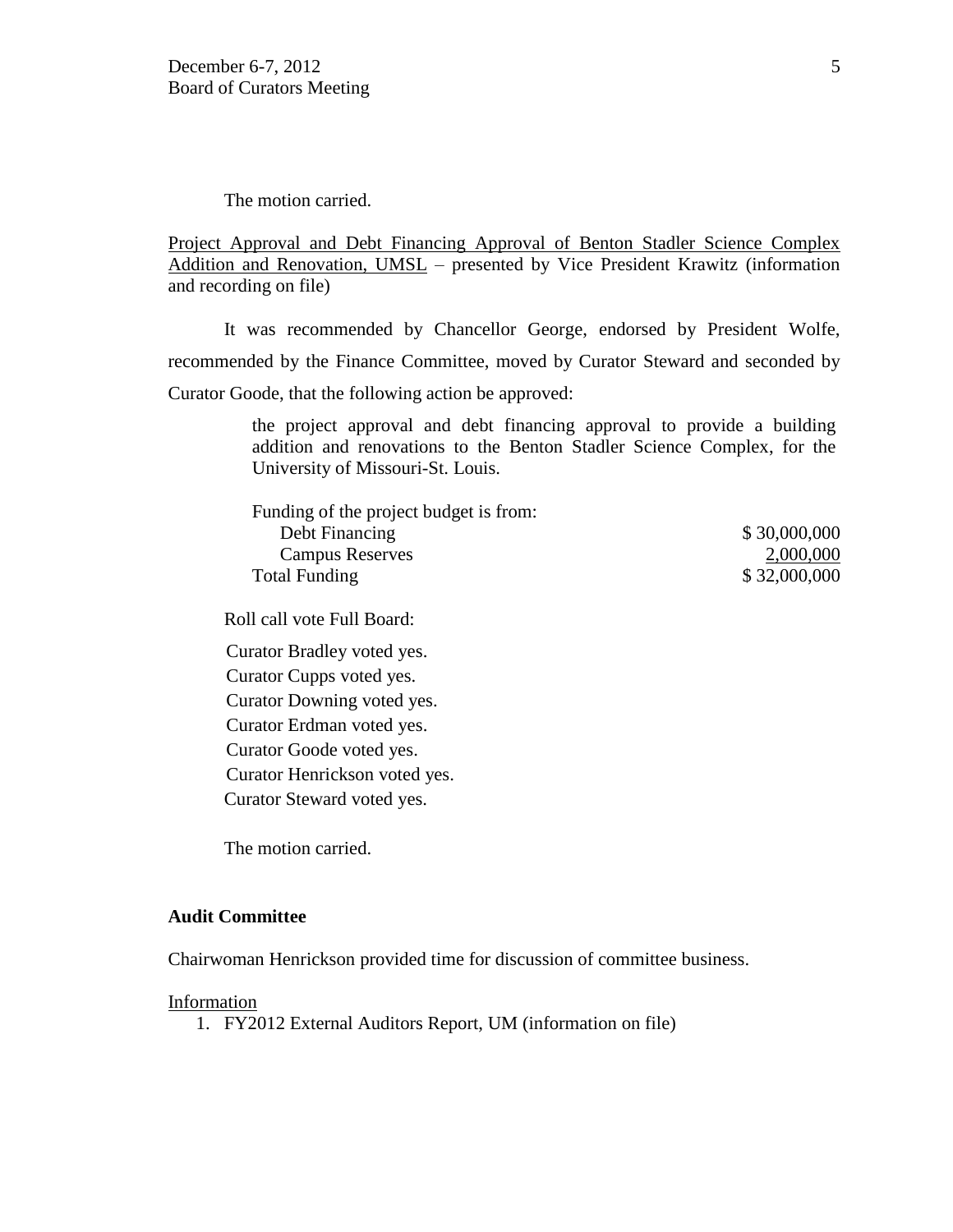### **Academic, Student and External Affairs Committee**

Chairman Steward provided time for discussion of committee business.

Information

- 1. Government Relations Report (slides on file)
- 2. Fall Enrollment Report (slides and information on file)
- 3. Student Success Report (slides and information on file)

#### **Governance and Resources and Planning Committee**

Chairman Erdman provided time for discussion of committee business.

#### Information

1. Review New Curator Orientation Plan (information on file)

The public session of the Board of Curators meeting recessed at 3:52 P.M.

## **BOARD OF CURATORS MEETING – EXECUTIVE SESSION**

A meeting of the University of Missouri Board of Curators was convened in executive session at 4:00 P.M., on Thursday, December 6, 2012, in room 302 of the Millennium Student Center on the University of Missouri-St. Louis campus, St. Louis, Missouri, pursuant to public notice given of said meeting. Curator David R. Bradley, Chairman of the Board of Curators, presided over the meeting.

Present The Honorable David R. Bradley The Honorable Donald L. Cupps The Honorable Don M. Downing The Honorable Warren K. Erdman The Honorable Wayne Goode The Honorable Pamela Q. Henrickson The Honorable David L. Steward

Also Present Mr. Timothy M. Wolfe, President Mr. Stephen J. Owens, General Counsel Ms. Cindy Harmon, Secretary of the Board of Curators Miss Amy G. Johnson, Student Representative to the Board of Curators Ms. Natalie "Nikki" Krawitz, Vice President of Finance and Administration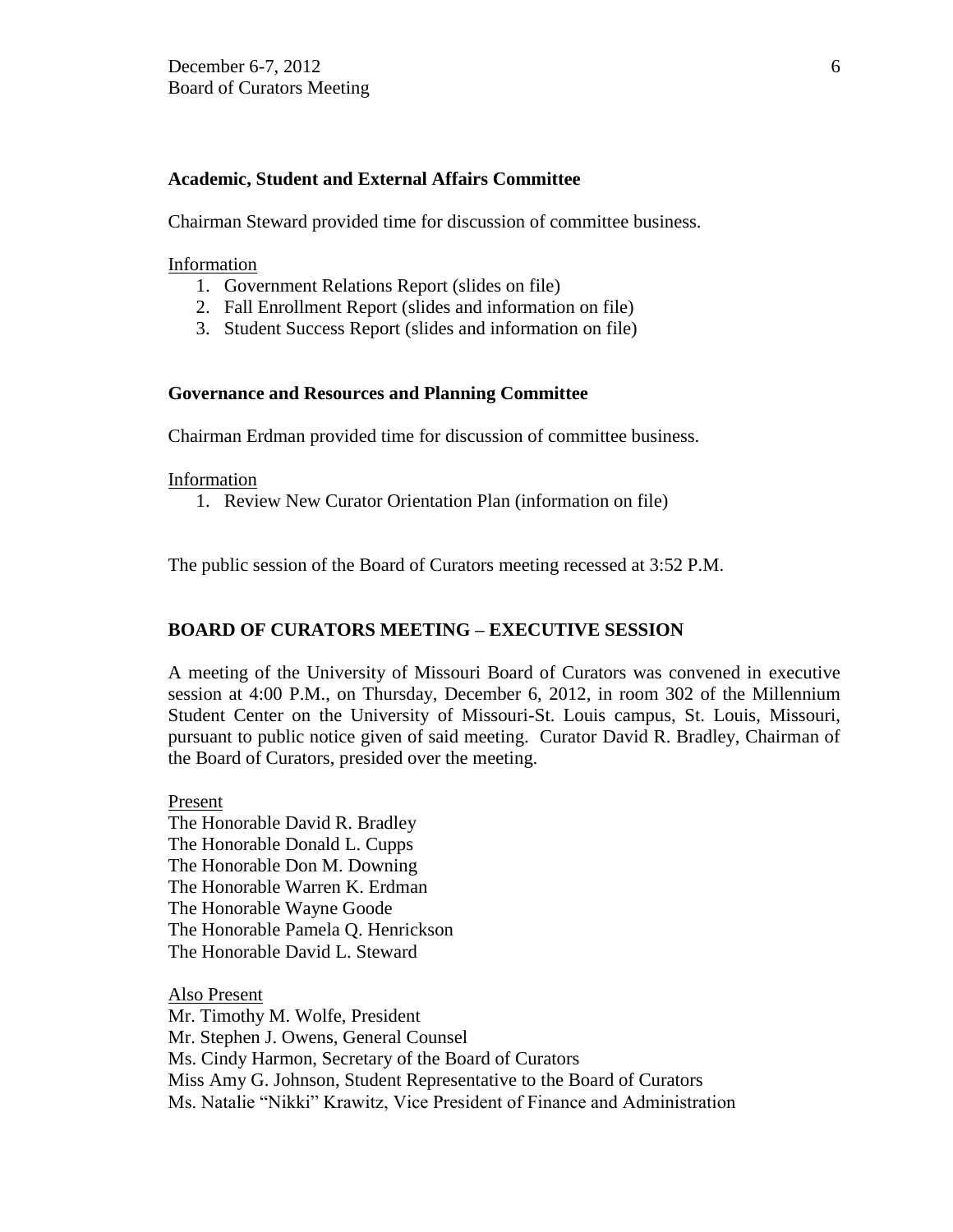### **General Business – Executive Session**

University President's Report to the Board of Curators on contracts – presented by President Wolfe.

General Counsel's Report and advice on legal issues – presented by General Counsel Owens.

#### **Audit Committee – Executive Session**

Chairwoman Henrickson presided over the executive session meeting.

President Wolfe and Vice President Krawitz excused themselves from the meeting.

Fiscal Year 2012 Meeting with External Auditors, UM – presented by Ms. Susan Eickhoff, Partner, KPMG

The external audit annual report was presented to the Board of Curators. No action was taken.

Ms. Eickhoff excused herself from the meeting.

Mr. John Tvrdik and Mr. Chris Lydon joined the meeting.

Fiscal Year 2012 Meeting with Internal Auditors, UM – presented by Mr. John Tvrdik and Mr. Chris Lydon, PricewaterhouseCoopers, LLC

The internal audit annual report was presented to the Board of Curators. No action was taken.

Mr. John Tvrdik and Mr. Chris Lydon excused themselves from the meeting.

President Wolfe and Vice President Krawitz joined the meeting.

General Counsel's Report and advice on legal issues continued – presented by General Counsel Owens.

The Board of Curators meeting recessed at 5:40 P.M. on Thursday, December 6, 2012.

## **Reception and Dinner for Board of Curators, President and General Officers (by Invitation)**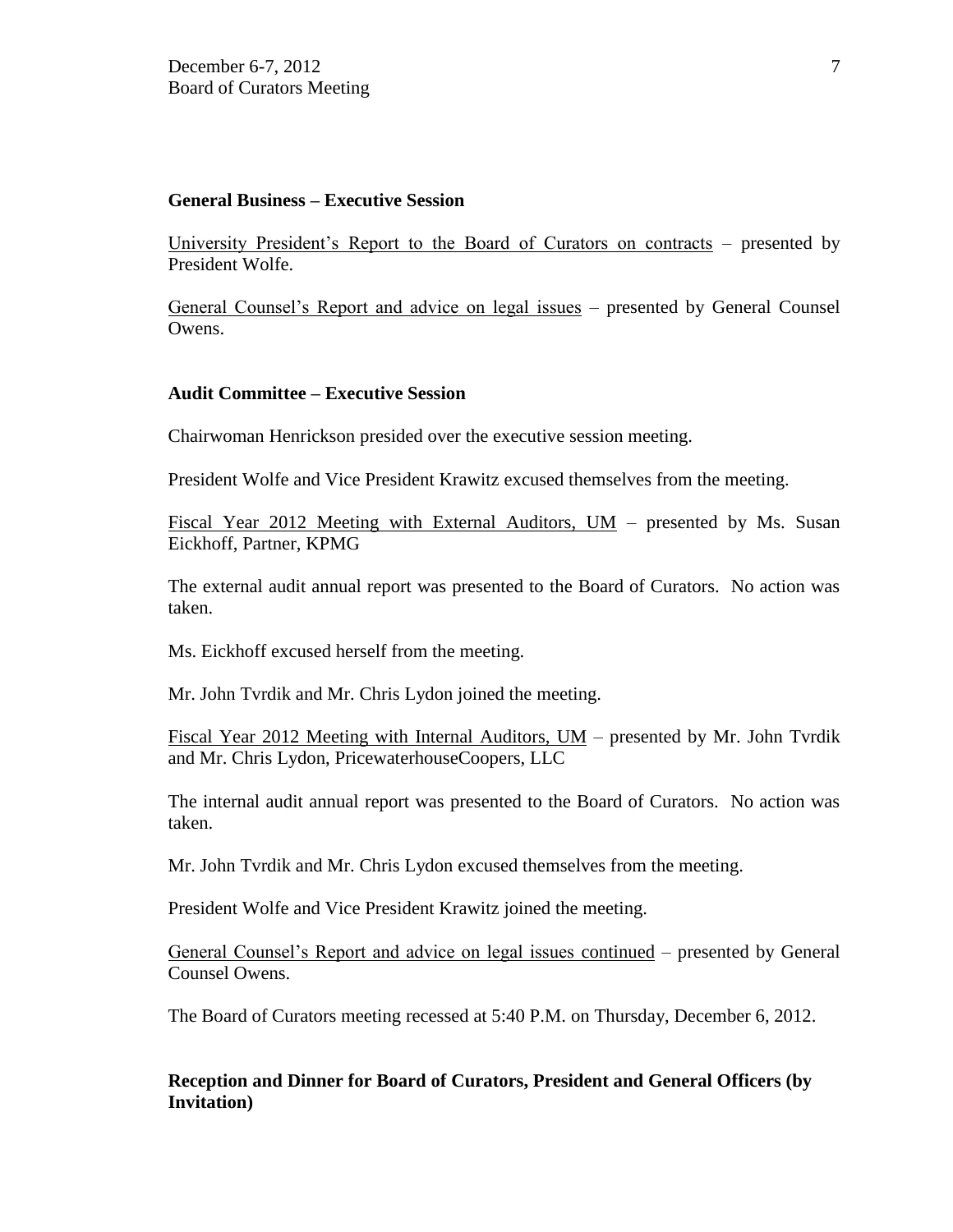$6:30 - 8:30$  P.M. Thursday, December 6, 2012 Hosted by Chancellor Thomas F. George Location: E. Desmond and Mary Ann Lee Theater, Blanche M. Touhill Performing Arts Center, UMSL campus

### **BOARD OF CURATORS MEETING – PUBLIC SESSION**

#### **UMSL Faculty Senate Breakfast and Presentation**

 $8:00 - 8:50$  A.M. Friday, December 7, 2012 Topic: Serving our Military's Academic Needs Century Room C of the Millennium Student Center, UMSL campus

A meeting of the University of Missouri Board of Curators reconvened in public session at 9:05 A.M., on Friday, December 7, 2012, in Century Rooms A & B of the Millennium Student Center on the University of Missouri-St. Louis campus, St. Louis, Missouri, pursuant to public notice given of said meeting. Curator David R. Bradley, Chairman of the Board of Curators, presided over the meeting.

Present

The Honorable David R. Bradley The Honorable Donald L. Cupps The Honorable Don M. Downing The Honorable Warren K. Erdman The Honorable Wayne Goode The Honorable Pamela Q. Henrickson The Honorable David L. Steward

#### Also Present

Mr. Timothy M. Wolfe, President Mr. Stephen J. Owens, General Counsel Ms. Cindy Harmon, Secretary of the Board of Curators Miss Amy G. Johnson, Student Representative to the Board of Curators Dr. Gary Allen, Vice President for Information Technology Dr. Thomas F. George, Chancellor for University of Missouri – St. Louis Dr. Steven Graham, Senior Associate Vice President for Academic Affairs Mr. Stephen C. Knorr, Vice President for Government Relations Ms. Natalie "Nikki" Krawitz, Vice President for Finance and Administration Mr. Mike Middleton, Deputy Chancellor, University of Missouri Mr. Leo E. Morton, Chancellor of University of Missouri – Kansas City Dr. Michael F. Nichols, Vice President for Research and Economic Development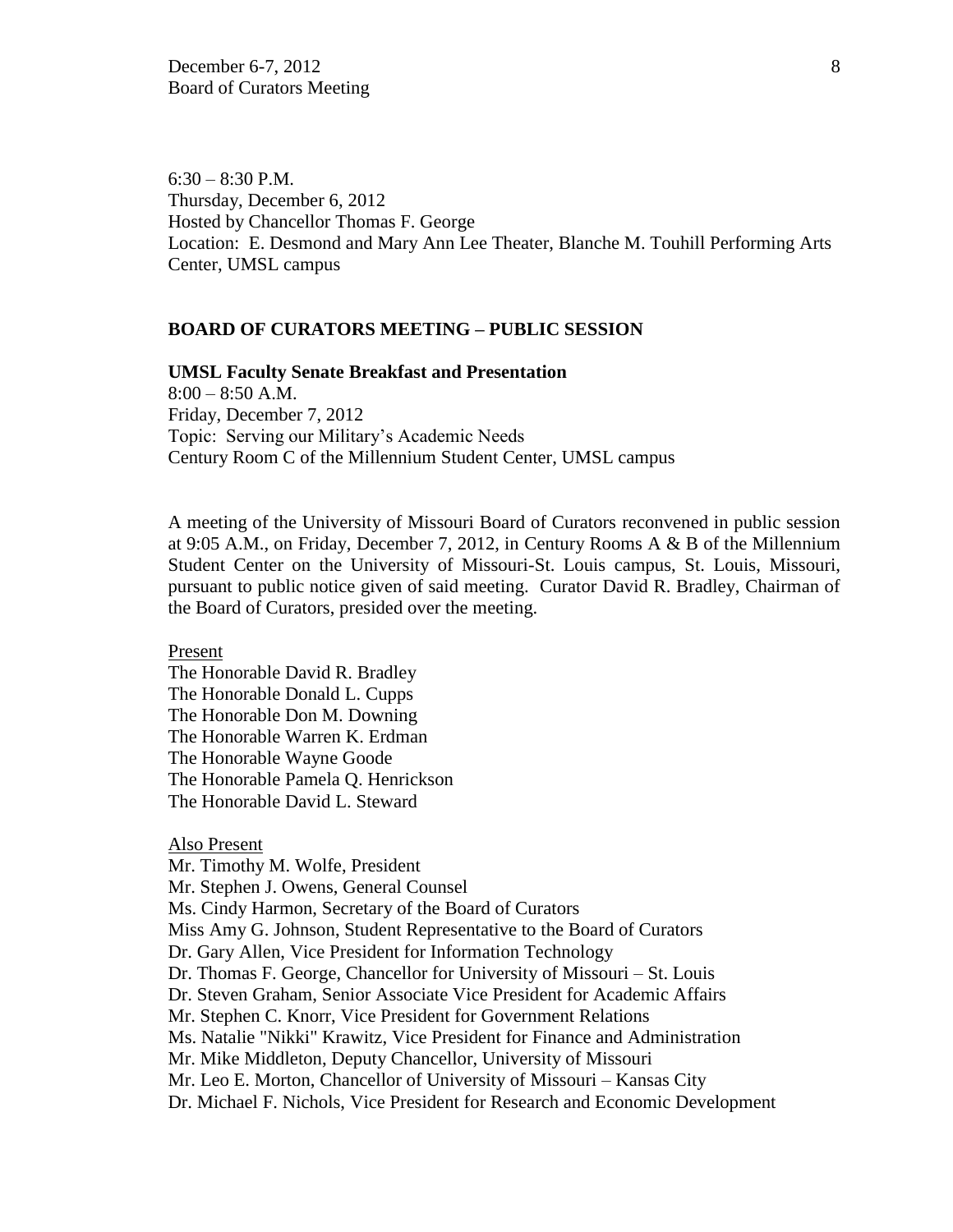Dr. Betsy Rodriguez, Vice President for Human Resources Dr. Cheryl B. Schrader, Chancellor for Missouri University of Science and Technology Dr. Robert W. Schwartz, Chief of Staff Ms. Jennifer Hollingshead, Chief Communications Officer, UM System Media representatives

### **General Business**

.

Board Chairman's Report – presented by Chairman Bradley (recording on file)

Topic: Advancing Missouri – The Social Role of Museums and the Mark Twain Museum Renovation

Presenters: Dr. Jay Rounds, Des Lee Professor of Museum Studies and Community History, University of Missouri – St. Louis

Chairman Bradley also gave remarks regarding his year as leader of the Board of Curators and the need to reinvent education to accomplish the University mission during these changing times.

UM President's Report – presented by President Wolfe (recording on file)

President Wolfe gave remarks regarding the challenge before the University and community to meet the president's and governor's goals for 60 percent of working age adults to attain a higher-education degree by 2020. An update of the six strategic priorities was also presented.

Draft Campus Strategy Statements – presenters included President Tim Wolfe; Mike Middleton, Deputy Chancellor, University of Missouri for Chancellor Brady Deaton; Chancellor Thomas George, University of Missouri – St. Louis; Chancellor Leo Morton, University of Missouri – Kansas City; and Chancellor Cheryl Schrader, Missouri University of Science and Technology.

President Wolfe presented a strategic planning update for the University of Missouri System. The Chancellors then presented their respective draft campus strategy statement and asked for the Curators feedback as they continue to finalize their strategic plans.

## **Consent Agenda**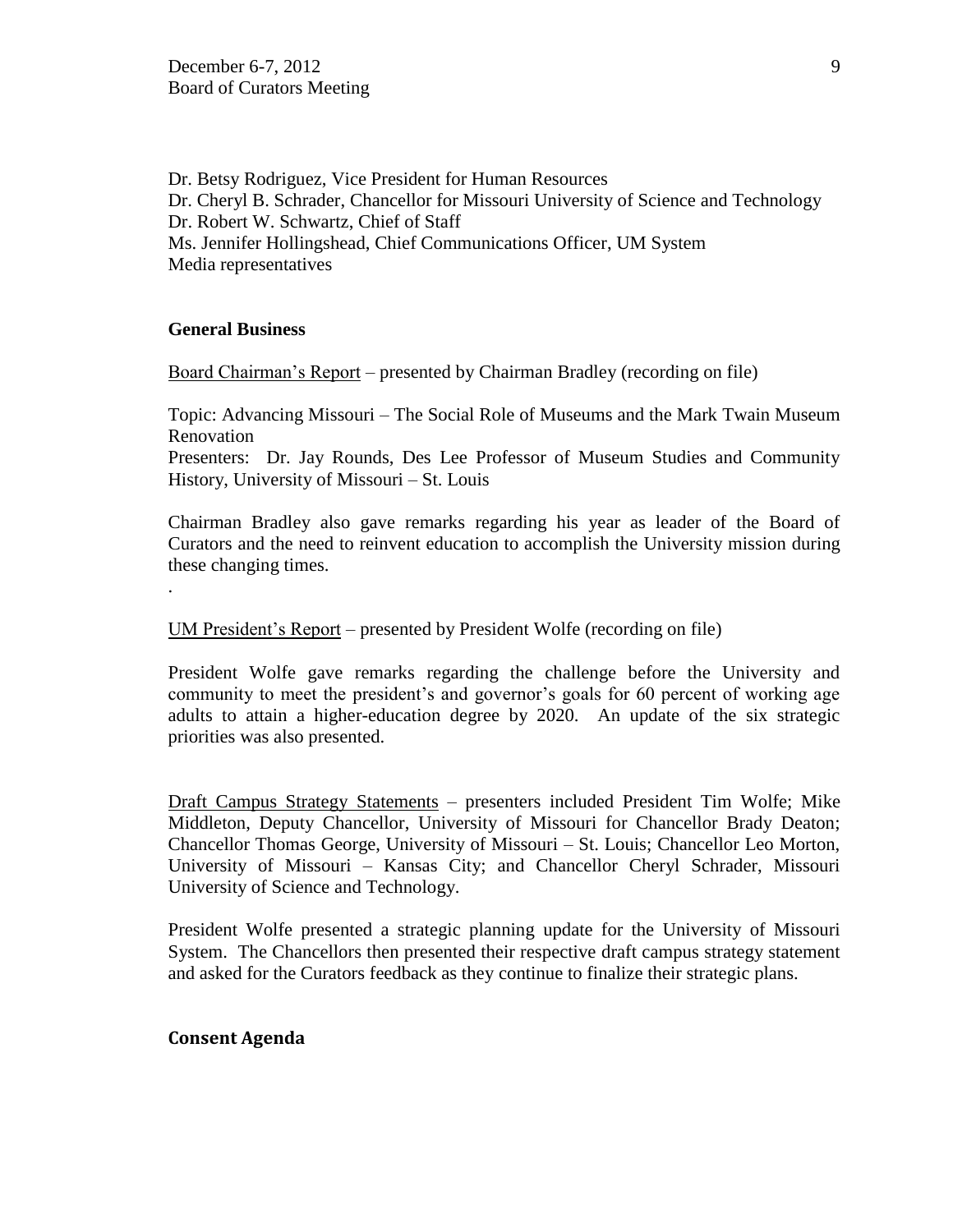It was endorsed by President Wolfe, moved by Curator Erdman and seconded by

Curator Downing, that the following items be approved by consent agenda:

## CONSENT AGENDA

- 1. Minutes, September 13-14, 2012 Board of Curators meeting
- 2. Minutes, September 13-14, 2012 Board of Curators Committee meetings
- 3. Minutes, October 16, 2012 Special Board of Curators meeting
- 4. Amendments to the Collected Rules & Regulations for sections:
	- a. 180.020 Student Records
	- b. 210.050 Report of Grades
	- c. 210.080 Policy on Freshman Success
	- d. 220.030 Honorary Degrees
- 5. Amendment to Section 200.010 of the Collected Rules and Regulations, Standard of Conduct
- 6. Approval of Spinal Cord Injuries and Congenital or Acquired Disease Processes Research Program Proposal
- 7. Amendment to Section 230.070 of the Collected Rules & Regulations, Educational Assistance Program for University Employees, Other Than Graduate Teaching and Research Assistants

Roll call vote:

Curator Bradley voted yes.

Curator Cupps voted yes.

Curator Downing voted yes.

Curator Erdman voted yes.

Curator Goode voted yes.

Curator Henrickson voted yes.

Curator Steward was absent for the vote.

The motion carried.

- 1. Minutes, September 13-14, 2012 Board of Curators meeting as provided to the curators for review and approval.
- 2. Minutes, September 13-14, 2012 Board of Curators Committee meetings as provided to the curators for review and approval.
- 3. Minutes, October 16, 2012 Special Board of Curators meeting as provided to the curators for review and approval.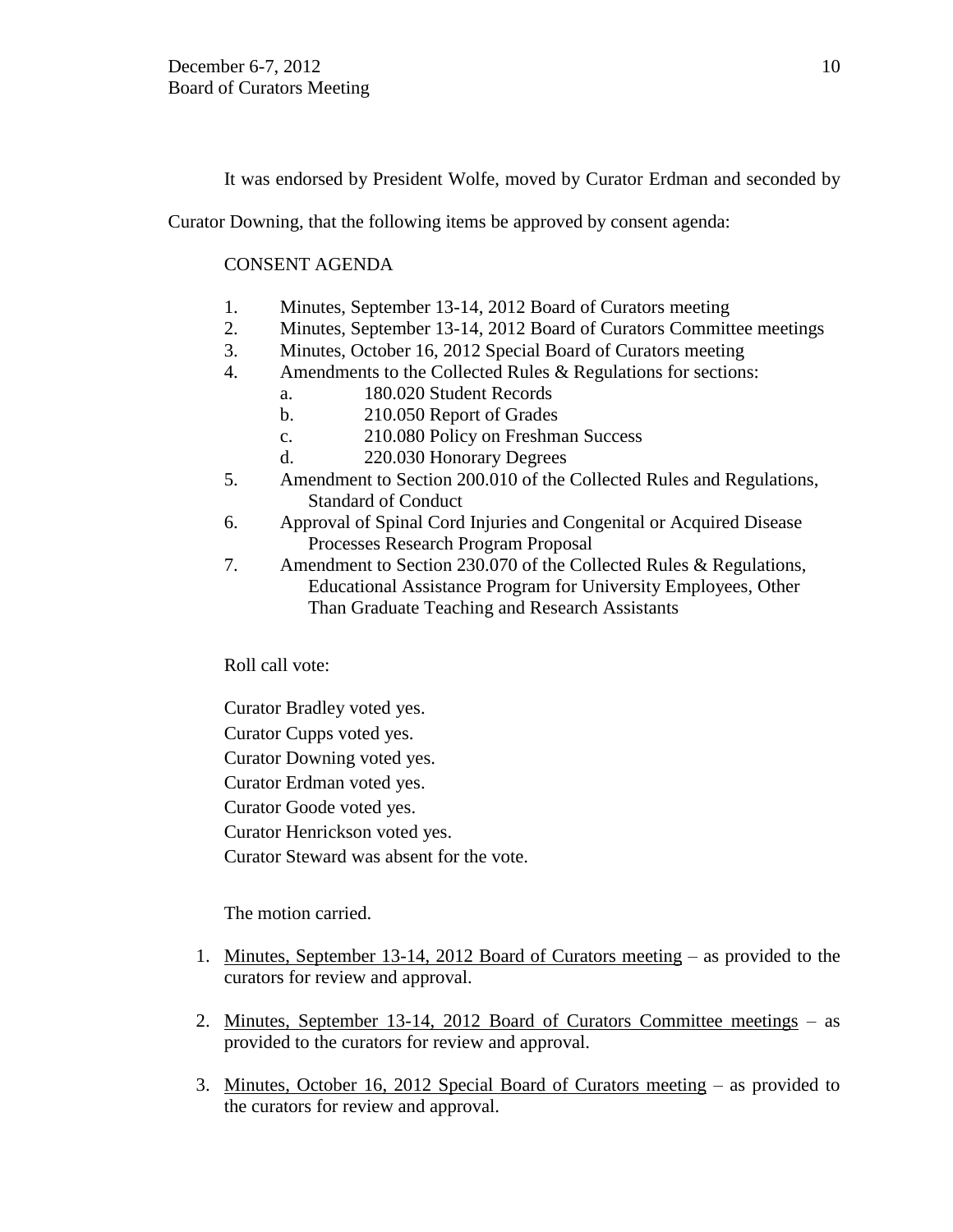- 4. Amendments to the Collected Rules and Regulations for sections:
	- a. 180.020 Student Records
	- b. 210.050 Report of Grades
	- c. 210.080 Policy on Freshman Success
	- d. 220.030 Honorary Degrees

# **Chapter 180: Records Management**

## **180.020 Student Records**

Bd. Min. 6-10-59, p. 15,059; Bd. Min. 2-28-75; Amended 3-18-77; Bd. Min. 5-24-01; Amended 7-24-09, 12-7-12.

A. **Purpose** -- The purpose of this regulation is to set forth the guidelines governing the protection of the privacy of student records and to implement The Family Educational Rights and Privacy Act of 1974 (Buckley Amendment; Pub. L. 93-380, as amended). These regulations apply to all students who are or have attended the University of Missouri.

# B. **Definitions**

- 1. **"Act"** means the Family Educational Rights and Privacy Act of 1974, as amended, enacted as Section 444 of the General Education Provisions Act.
- 2. **"Attendance"** at the University includes, but is not limited to:
	- a. The term means the period of time during which a student attends the University. Examples of dates of attendance include an academic year, a spring semester, a fall semester, a summer semester or a summer session.
	- b. The term does not include specific daily records of a student's attendance at the University.
- 3. **"Directory Information/Public Information"** includes a student's name, address, e-mail address, telephone listing, major field of study, participation in officially recognized activities and sports, dates of attendance, degrees and awards received, the most recent previous educational agency or institution attended by the student, student level, and full- or part-time status.
- 4. **"Disclosure"** means to permit access to or the release, transfer, or other communication of personally identifiable information contained in education records to any party, by any means, including oral, written, or electronic means.
- 5. **"Education Records"** 
	- a. The term means those records that are:
		- (1) Directly related to a student; and
		- (2) Maintained by the University or by a party acting for the University.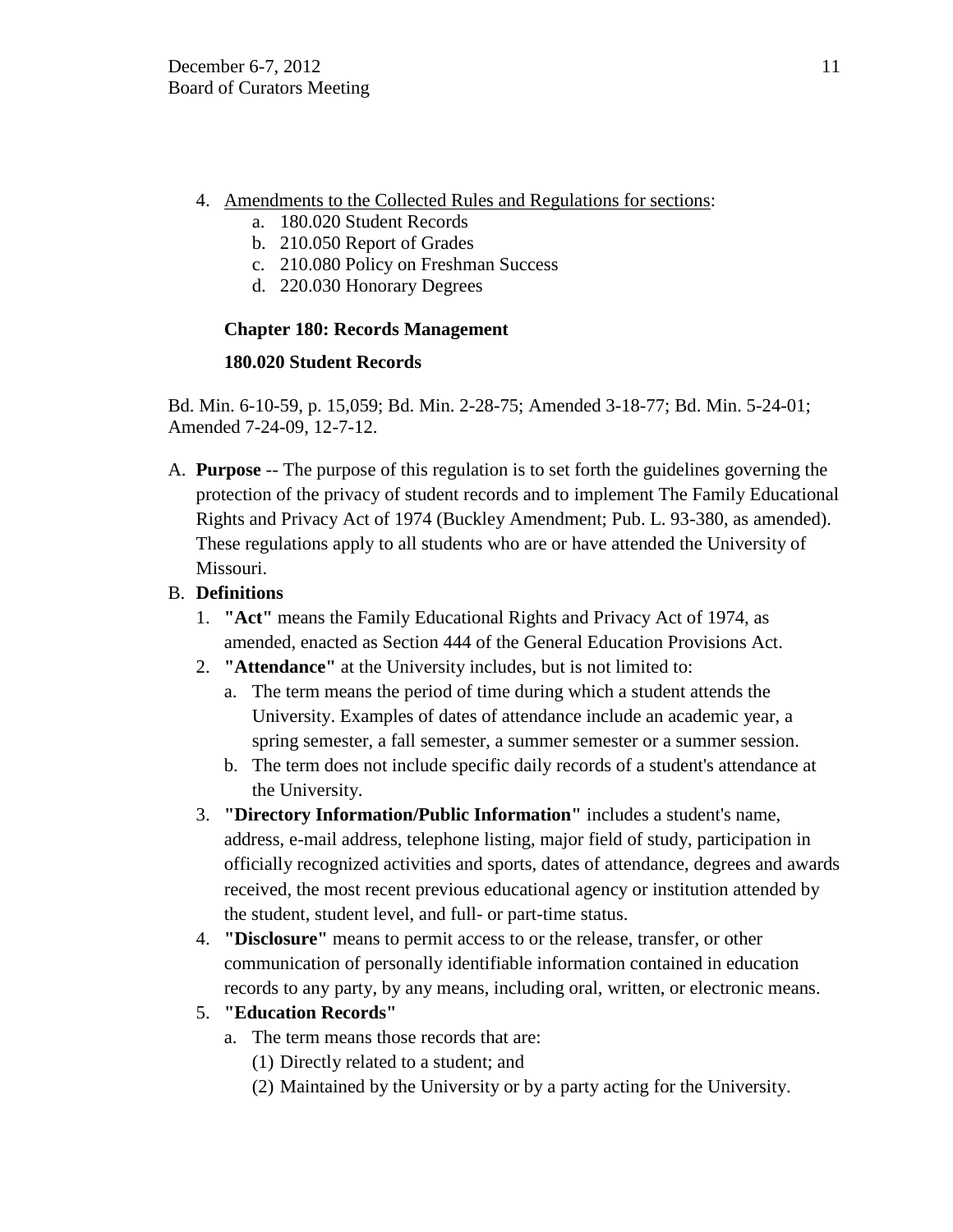- b. The term does not include:
	- (1) Records that are kept in the sole possession of the maker of the record, and are not accessible or revealed to any other person except a temporary substitute for the maker of the record;
	- (2) Records of a law enforcement unit of the University, but only if education records maintained by the University are not disclosed to the unit, and the law enforcement records are:
		- (a) Maintained separately from education records;
		- (b) Maintained solely for law enforcement purposes; and
		- (c) Disclosed only to law enforcement officials of the same jurisdiction;
	- (3) (i) Records relating to an individual who is employed by the University, that:
		- (a) Are made and maintained in the normal course of business;
		- (b) Relate exclusively to the individual in that individual's capacity as an employee; and
		- (c) Are not available for use for any other purpose.

(ii) Records relating to an individual in attendance at the University who is employed as a result of his or her status as a student are education records and not excepted under Section 180.020 B.5.b (3) of this definition.

- (4) Records on a student who is attending the University, that are:
	- (a) Made or maintained by a physician, psychiatrist, psychologist, or other recognized professional or paraprofessional acting in his or her professional capacity or assisting in a paraprofessional capacity;
	- (b) Made, maintained, or used only in connection with treatment of the student; and
	- (c) Disclosed only to individuals providing the treatment. For the purpose of this definition, "treatment" does not include remedial educational activities or activities that are part of the program of instruction at the University; and
- (5) Records that only contain information about an individual after he or she is no longer a student at the University.
- 6. **"Parent"** means a natural parent, an adoptive parent, or the legal guardian of the student.
- 7. **"Party"** means an individual, agency, institution, or organization.
- 8. **"Personally identifiable information",** includes:
	- a. The student's name;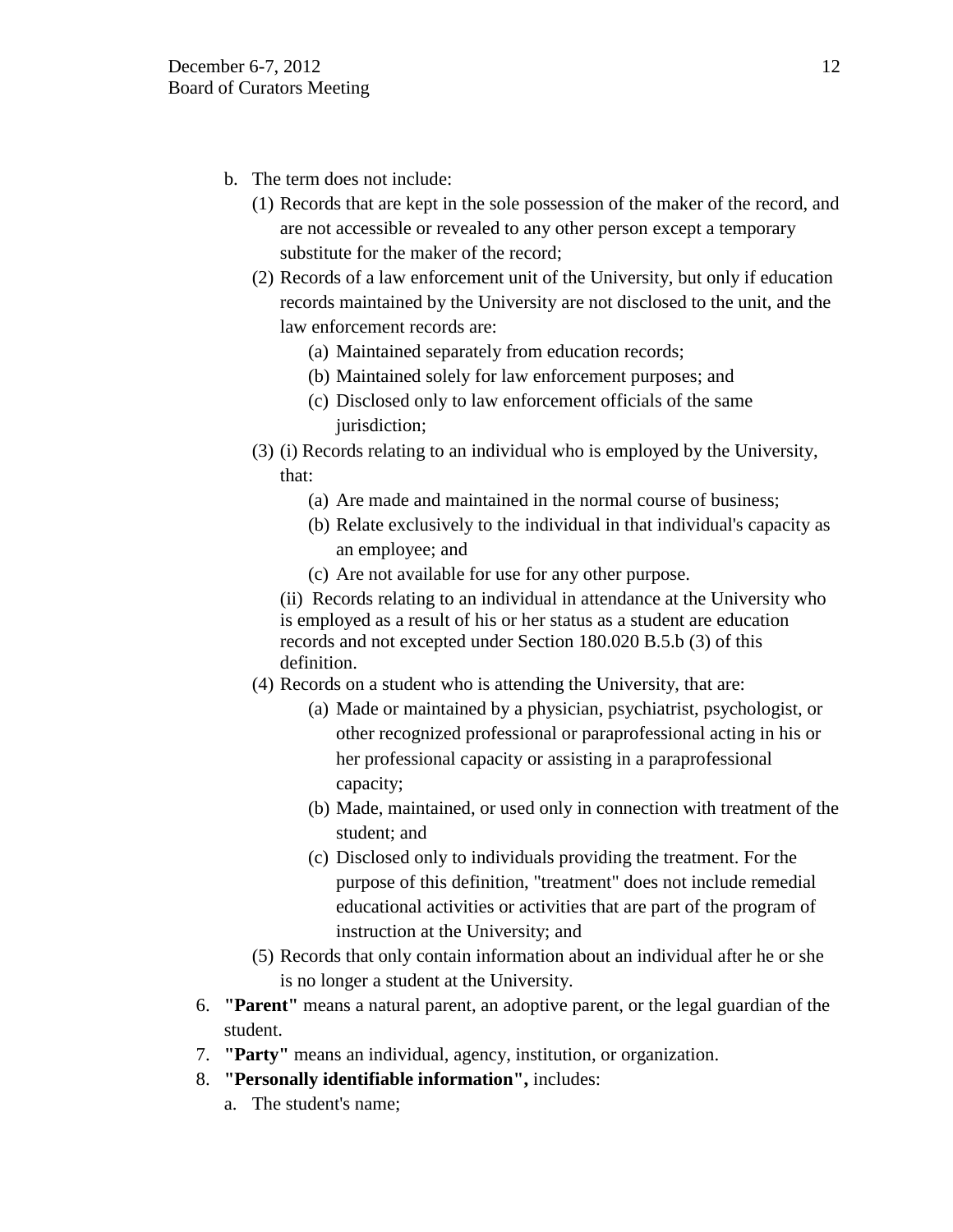- b. The name of the student's parent or other family member;
- c. The address of the student or student's family;
- d. A personal identifier, such as the student's social security number or student number;
- e. A list of personal characteristics that would make the student's identity easily traceable; or
- f. Other information that would make the student's identity easily traceable.
- 9. **"Record"** means information or data recorded in any medium, including, but not limited to handwriting, print, computer media, video or audio tape, film, microfilm, and microfiche.
- 10. **"Student"** means any person who is or has been in attendance at the University where the University maintains education records or personally identifiable information on such person. However, the term does not include a person who has not been in attendance at the University of Missouri.

# C. **Notification of Access rights by the University**

- 1. The University shall annually notify students currently in attendance of their rights under the Act.
- 2. Notice must be included in each campus' information manual, or other publication, and must inform students that they have the right to:
	- a. Inspect and review the student's education records;
	- b. Seek amendment of the student's education records that the student believes to be inaccurate, misleading, or otherwise in violation of the student's privacy rights;
	- c. Consent to disclosures of personally identifiable information contained in the student's education records, except to the extent that the Act and Section 180.020 M authorize disclosure without consent; and
	- d. File with the Department of Education's Family Policy Compliance Office a complaint under Sections 99.63 and 99.64 of the Act concerning alleged failures by the University to comply with the requirements of the Act.
- 3. The notice must include all of the following:
	- a. The procedure for exercising the right to inspect and review education records;
	- b. The procedure for requesting amendment of records under Section 180.020 I; and
	- c. A specification of criteria for determining who constitutes a school official and what constitutes a legitimate educational interest, as listed in Section 180.020 M.1.a.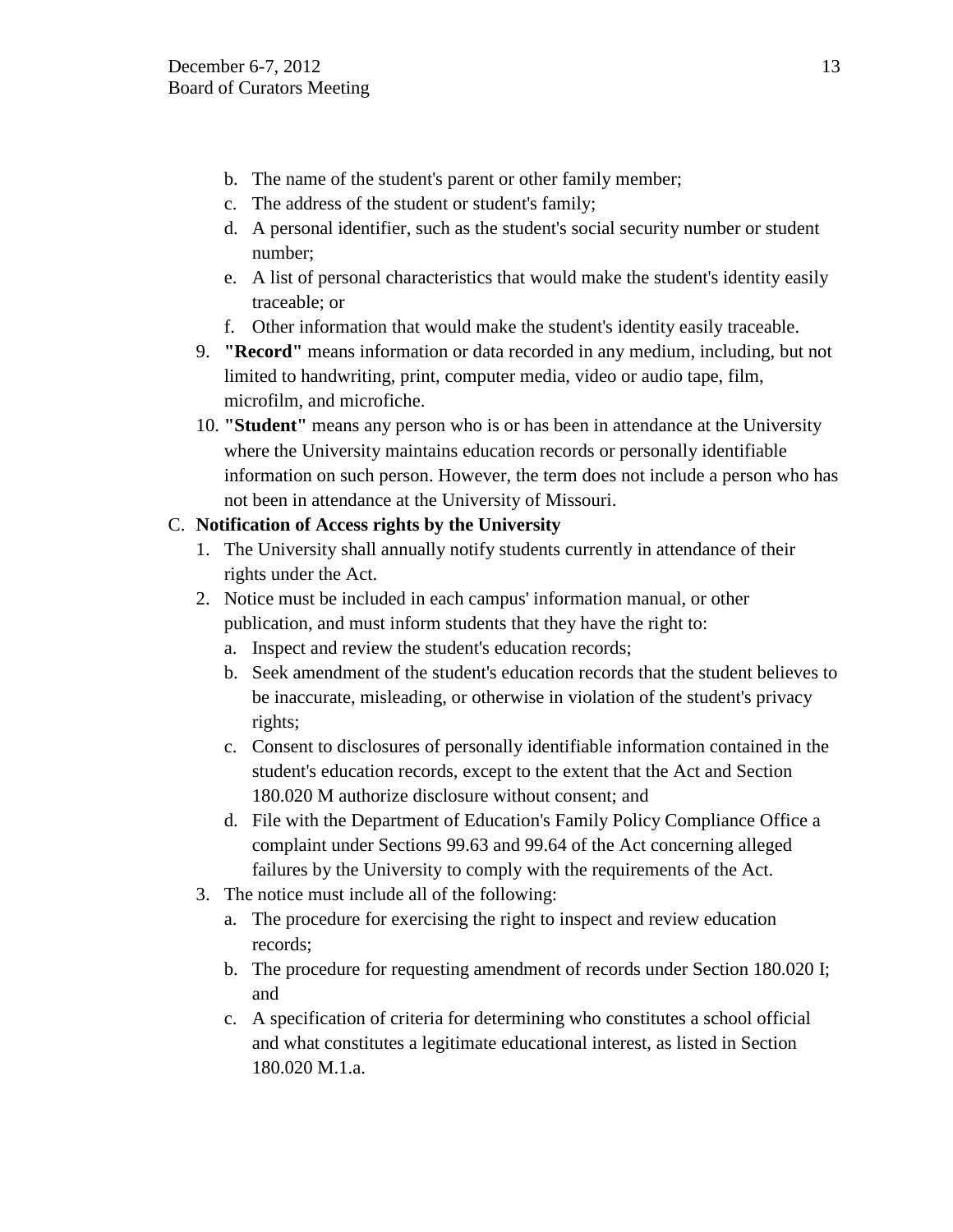4. The University may provide this notice by any means that are reasonably likely to inform the students of their rights. The University shall effectively notify students who are disabled.

# D. **Records of the University's Law Enforcement Unit**

- 1. **"Law enforcement unit"** means any individual, office, department, division, or other component of the University, such as the University of Missouri Police Department or noncommissioned security guards, that is officially authorized or designed by the University to –
	- a. Enforce any local, state, or federal law, or refer to appropriate authorities a matter for enforcement of any local, state, or federal law against any individual or organization other than the University itself; or
	- b. Maintain the physical security and safety of the University.
- 2. **A component of the University** does not lose its status as a "law enforcement unit" if it also performs other, non-law enforcement functions for the University, including investigation of incidents or conduct that constitutes or leads to a disciplinary action or proceedings against the student.
- 3. **"Records of law enforcement unit"** means those records, files, documents, and other materials that are –
	- a. Created by a law enforcement unit;
	- b. Created for a law enforcement purpose; and
	- c. Maintained by the law enforcement unit.
- 4. **"Records of law enforcement unit"** does not mean
	- a. Records created by a law enforcement unit for a law enforcement purpose that are maintained by a component of the University other than the law enforcement unit; or
	- b. Records created and maintained by a law enforcement unit exclusively for a non-law enforcement purpose, such as disciplinary action or proceeding conducted by the University.
- 5. The University may contact its law enforcement unit, orally or in writing, for the purpose of asking that unit to investigate a possible violation of, or to enforce, any local, state, or federal law.
- 6. Education records, and personally identifiable information contained in education records, do not lose their status as education records and remain subject to the Act, as well as the disclosure provisions of Section 180.020 L, while in possession of the law enforcement unit.

# E. **Rights of Inspection and Review of Education Records**

1. The University shall provide students access to their educational records except as provided in Section 180.020 G.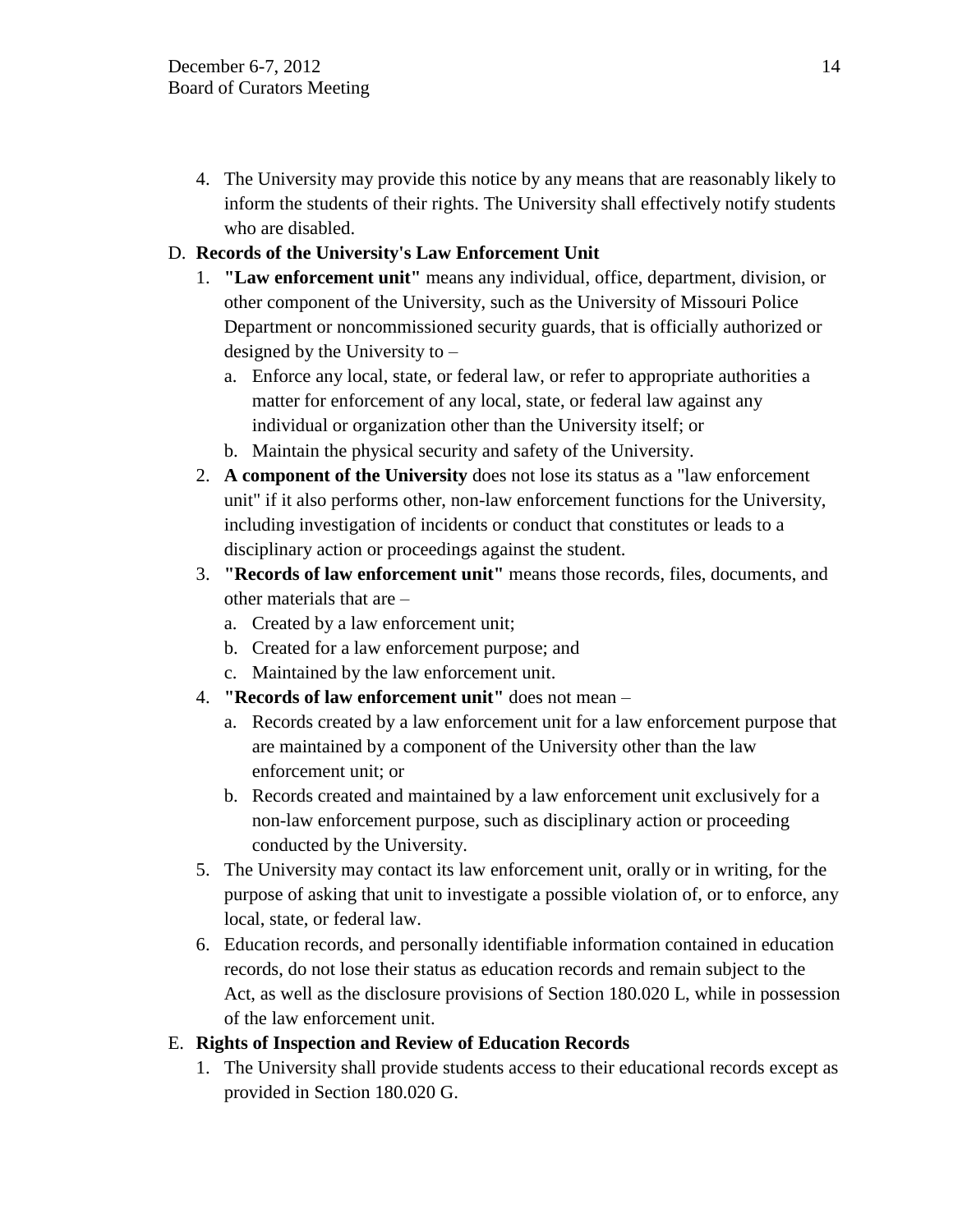- 2. The University shall comply with a request within a reasonable period of time, but in no case more than 45 days after the request has been received.
- 3. The University shall respond to reasonable requests for explanations and interpretations of those records.
- 4. If circumstances effectively prevent the student from exercising the right to inspect and review the student's education records, the University shall –
	- a. Provide the student with a copy of the records requested; or
	- b. Make other arrangements for the student to inspect and review the requested records.
- 5. The University shall not destroy any education records if there is an outstanding request to inspect and review the records under this section.

# F. **Fees for Copies of Educational Records**

- 1. Unless the imposition of a fee effectively prevents a student from exercising the right to inspect and review the student's education records, the University may impose a reasonable fee for reproduction costs. This fee will not exceed the actual cost of production.
- 2. The University shall not charge a fee to search for or to retrieve the education records of a student.

# G. **Limitation on Access**

- 1. If the education records of a student contain information on more than one student, the student may inspect and review or be informed of only the specific information about that student.
- 2. The University will not permit a student to inspect and review education records that are:
	- a. Financial records, including any information those records contain, of his or her parents;
	- b. Confidential letters and confidential statements of recommendation placed in the education records of the student before January 1, 1975, as long as the statements are used only for the purposes for which they were specifically intended; and
	- c. Confidential letters and confidential statements of recommendation placed in the student's education records after January 1, 1975, if:
		- (1) The student has waived his or her right to inspect and review those letters and statements; and
		- (2) Those letters and statements are related to the student's:
			- (a) Admission to the University;
			- (b) Application for employment; or
			- (c) Receipt of an honor or honorary recognition.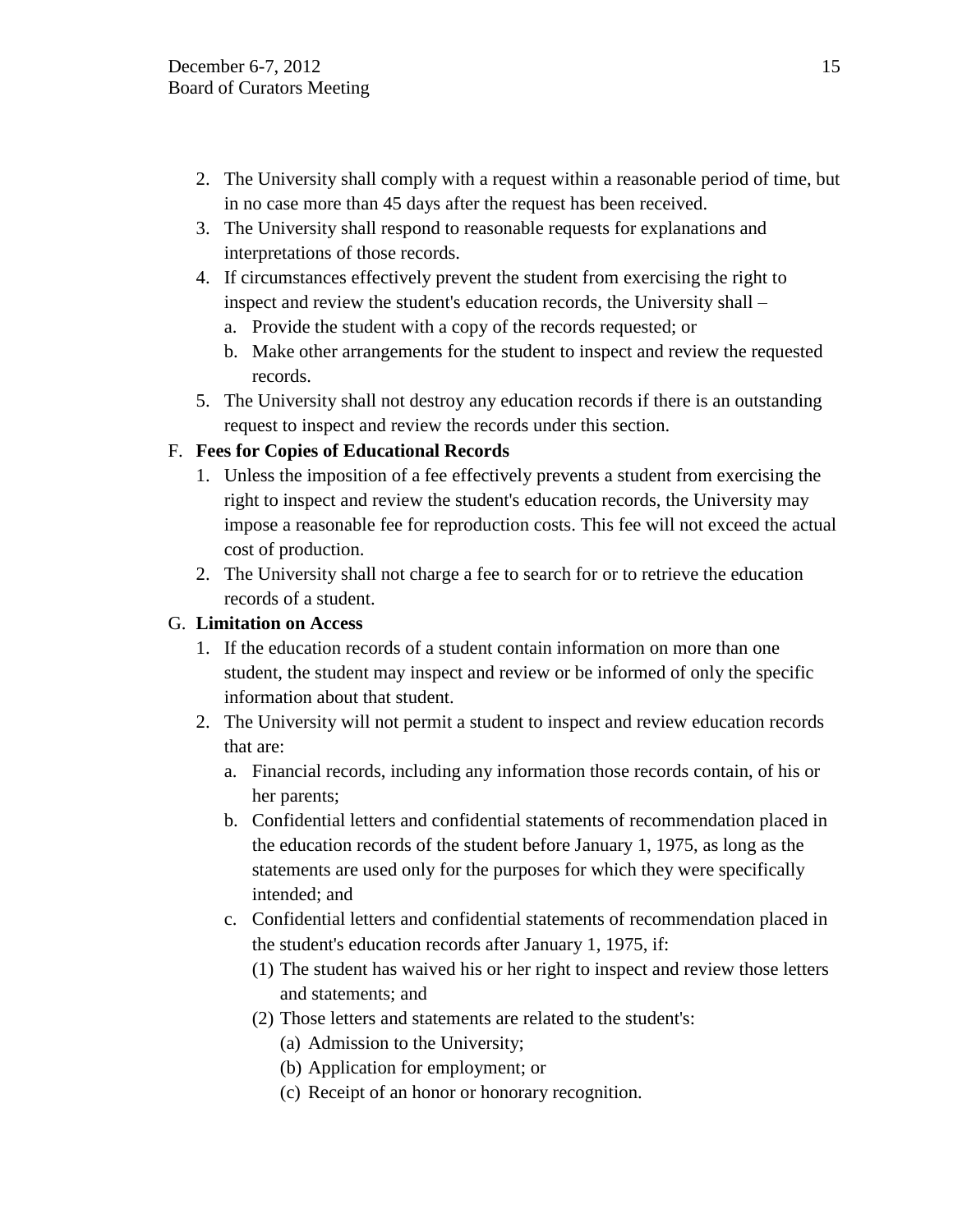## H. **Waivers**

- 1. A waiver under Section 180.020 G is valid only if:
	- a. The University does not require the waiver as a condition for admission to or receipt of a service or benefit from the University; and
	- b. The waiver is made in writing and signed by the student, regardless of age.
- 2. If a student has waived his or her rights under Section 180.020 G, the University shall:
	- a. Give the student, on request, the names of the individuals who provided the letters and statements of recommendation; and
	- b. Use the letters and statements of recommendation only for the purpose for which they were intended.
- 3. A waiver under Section 180.020 G may be revoked with respect to any actions occurring after the revocation. A revocation must be in writing.

# I. **Amendment of Education Records**

- 1. If a student believes the education records relating to the student contain information that is inaccurate, misleading, or in violation of the student's rights of privacy, he or she may ask the University to amend the record by contacting the University Registrar.
- 2. The University shall decide whether to amend the record as requested within a reasonable time after the request is received.
- 3. If the University decides not to amend the record as requested, the University Registrar shall inform the student of its decision and of his or her right to a hearing under Section 180.020 J.

# J. **Rights to a Hearing**

- 1. The University shall give a student, on request, an opportunity for a hearing to challenge the content of the student's education records on the grounds that the information contained in the education records is in violation of the privacy rights of the student.
- 2. If, as a result of the hearing, the University decides that the information is inaccurate, misleading, or otherwise in violation of the privacy rights of the student, it shall:
	- a. Amend the record accordingly; and
	- b. Inform the student of the amendment in writing.
- 3. If, as a result of the hearing, the University decides that the information in the education record is not inaccurate, misleading, or otherwise in violation of the privacy rights of the student, it shall inform the student of the right to place a statement in the record commenting on the contested information in the record or stating why he or she disagrees with the decision of the University, or both.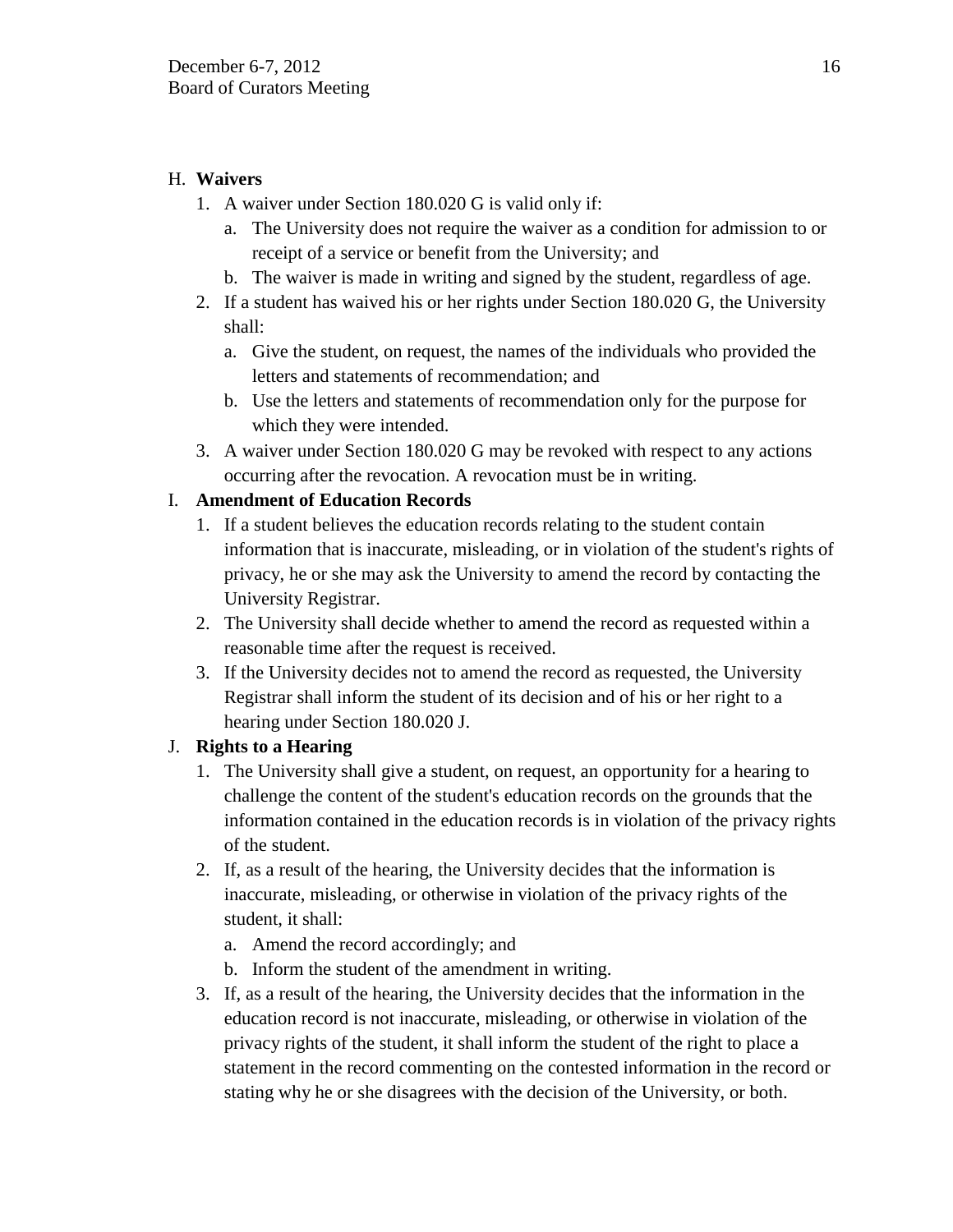- 4. If the University places a statement in the education records of a student, it shall:
	- a. Maintain the statement with the contested part of the record for as long as the record is maintained; and
	- b. Disclose the statement whenever it discloses the portion of the record to which the statement relates.
- K. **Conduct of a Hearing** -- Upon the request of the University official charged with custody of the records of the student, the hearing required by Section 180.020 J shall be conducted.
	- 1. The request for a hearing shall be submitted in writing to the campus Chancellor, who will appoint a hearing officer or a hearing committee to conduct the hearing.
	- 2. The hearing shall be conducted and decided within a reasonable period of time following the request for the hearing. The University shall give the student notice of the date, time, and place, reasonably in advance of the hearing.
	- 3. The hearing shall be conducted and the decision rendered by an appointed hearing official or officials who shall not have a direct interest in the outcome of the hearing.
	- 4. The student shall be afforded a full and fair opportunity to present evidence relevant to the hearing, and may be assisted or represented by individuals of his or her choice at his or her own expense, including an attorney.
	- 5. The decision of the University shall be based solely upon the evidence presented at the hearing and shall include a summary of the evidence and the reasons for the decision.
	- 6. The decision shall be rendered in writing within a reasonable period of time after the conclusion of the hearing.
	- 7. Either party may appeal the decision of the hearing official or officials to the campus Chancellor.
- L. **Conditions Under Which Prior Consent is Required** 
	- 1. The student shall provide a signed and dated written consent before the University discloses personally identifiable information from the student's education records, except as provided in Section 180.020 M.
	- 2. The written consent must:
		- a. Specify the records that may be disclosed;
		- b. State the purpose of the disclosure; and
		- c. Identify the party or class of parties to whom the disclosure may be made.
	- 3. If a student so requests, the University shall provide him or her with a copy of the records disclosed.

# M. **Conditions Under Which Prior Consent is Not Required**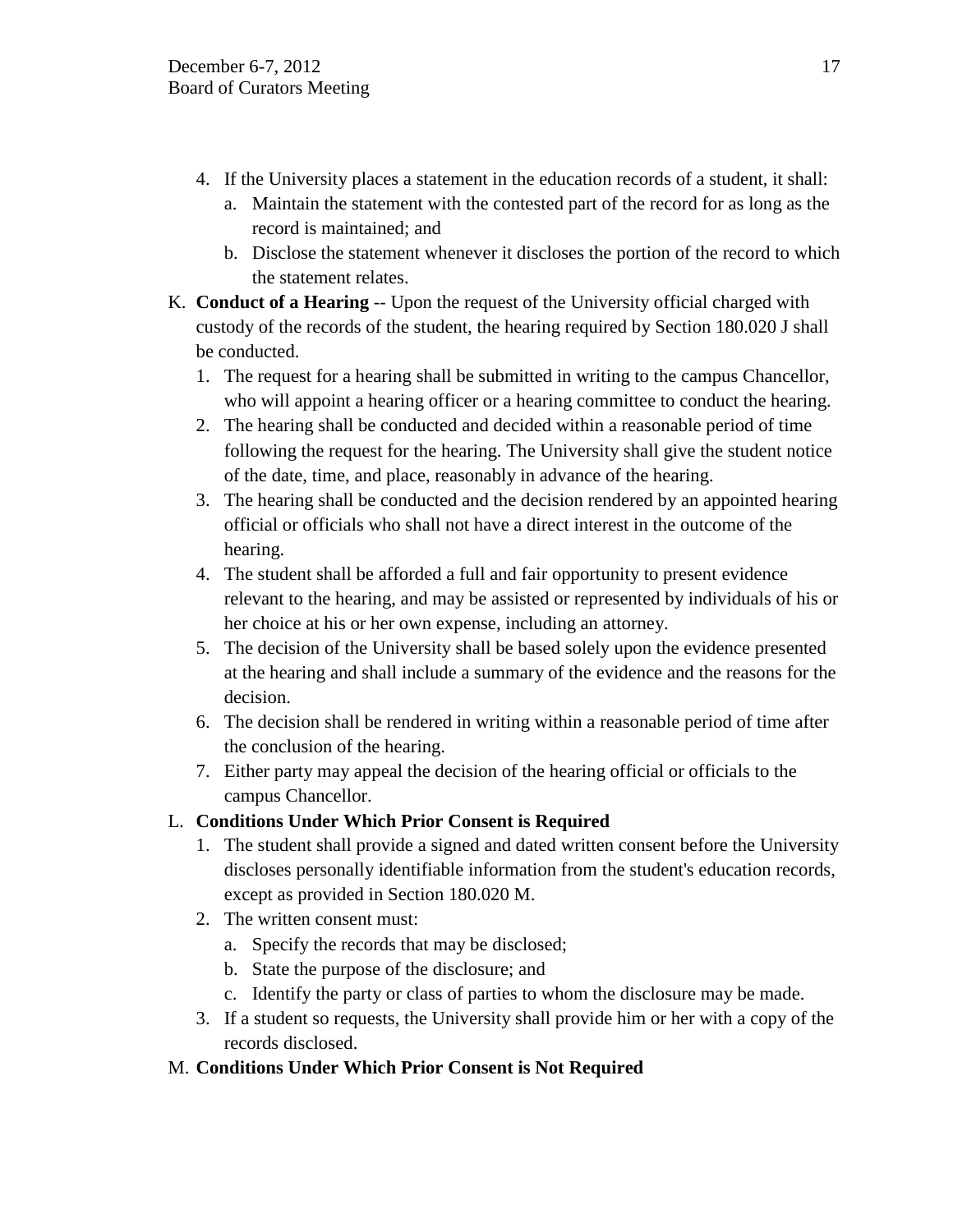- 1. The University may disclose personally identifiable information from an education record of a student without the consent required by Section 180.020 L if the disclosure meet one or more of the following conditions:
	- a. The disclosure is to other University officials, including instructors, within the University who have been determined by the University to have legitimate educational interests.
	- b. The disclosure is to officials of other schools or school systems in which the student seeks or intends to enroll, upon condition that the student is notified of the transfer, receives a copy of the record if requested, and has an opportunity for a hearing to challenge the content of the record.
	- c. The disclosure is, subject to the requirements of Section 180.020 P, to authorized representatives of:
		- (1) The Comptroller General of the United States;
		- (2) The Attorney General of the United States;
		- (3) The Secretary; or
		- (4) State and local educational authorities.
	- d. The disclosure is in connection with financial aid defined as a payment of funds provided to an individual (or a payment in kind of tangible or intangible property to the individual) that is conditioned on the individual's attendance at the University - for which the student has applied or which the student has received, if the information is necessary for such purposes as to:
		- (1) Determine eligibility for the aid;
		- (2) Determine the amount of the aid;
		- (3) Determine the conditions for the aid; or
		- (4) Enforce the terms and conditions of the aid.
	- e. The disclosure is to state and local officials or authorities to which such information is specifically required to be reported or disclosed pursuant to a state statute adopted prior to November 19, 1974.
	- f. The disclosure is to organization conducting studies for, or on behalf of, educational agencies or institutions to develop, validate, or administer predictive tests, administer student aid programs, or improve instruction. Such studies are to be conducted in such a manner as will not permit the personal identification of students or their parents by persons other than representatives of the organization, and this information will be destroyed when no longer needed for the purpose for which the study is conducted.
	- g. The disclosure is to accrediting organizations to carry out their accrediting functions.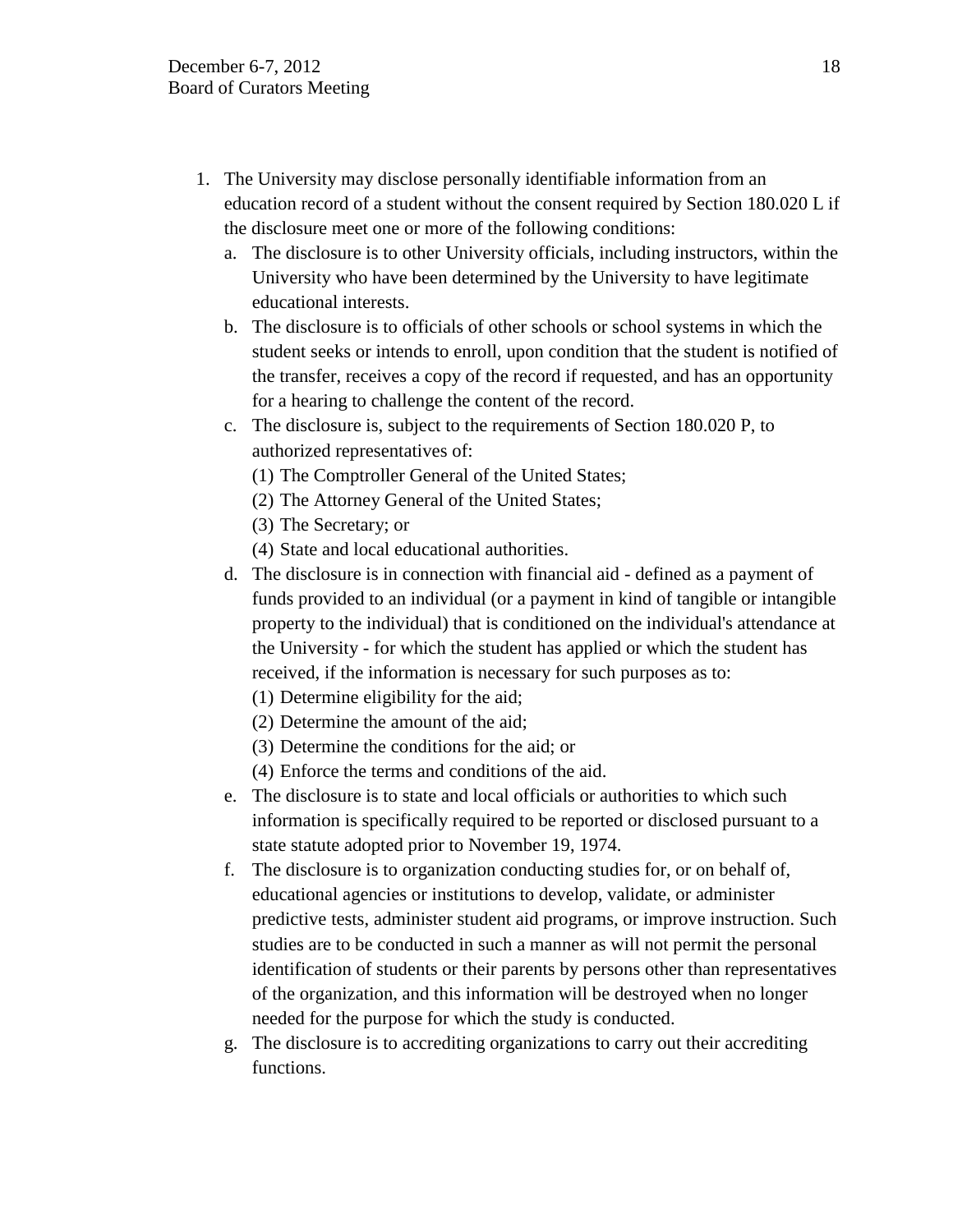- h. The disclosure is to parents of a dependent student, as defined in Section 152 of the Internal Revenue Code of 1986, as amended.
- i. The disclosure is to comply with a lawfully issued subpoena.
	- (1) The University may disclose this information only if it makes a reasonable effort to notify the student of the order or subpoena in advance of compliance, so that the student may seek protective action, unless the disclosure is in compliance with –
		- (a) A Federal grand jury subpoena and the court has ordered that the existence or the contents of the subpoena or the information furnished in response to the subpoena not be disclosed; or
		- (b) Any other subpoena issued for a law enforcement purpose and the court or other issuing agency has ordered that the existence or the contents of the subpoena or the information furnished in response to the subpoena not be disclosed.
	- (2) If the University initiates legal action against a parent or student, the University may disclose to the court, without a court order or subpoena, the education records of the student that are relevant for the University to process with the legal action as plaintiff.
	- (3) If a parent or eligible student initiates legal action against the University, the University may disclose to the court, without a court order or subpoena, the student's education records that are relevant for the University to defend itself.
- j. The disclosure is in connection with a health or safety emergency, under the conditions described in Section 180.020 Q.
- k. The disclosure is information the University has designated as "directory information," under the conditions described in Section 180.020 R.
- l. The disclosure is to the student.
- m. The disclosure, subject to the requirements in Section 180.020 S, is to a victim of an alleged perpetrator of a crime of violence or a non-forcible sex offense. The disclosure may only include the final results of the disciplinary proceeding conducted by the University with respect to that alleged crime or offense. The University may disclose the final results of the disciplinary proceeding, regardless of whether the University concluded a violation was committed.
- n. (i) The disclosure, subject to the requirements in Section 180.020 S, is in connection with a disciplinary proceeding at the University providing that the University determines that ---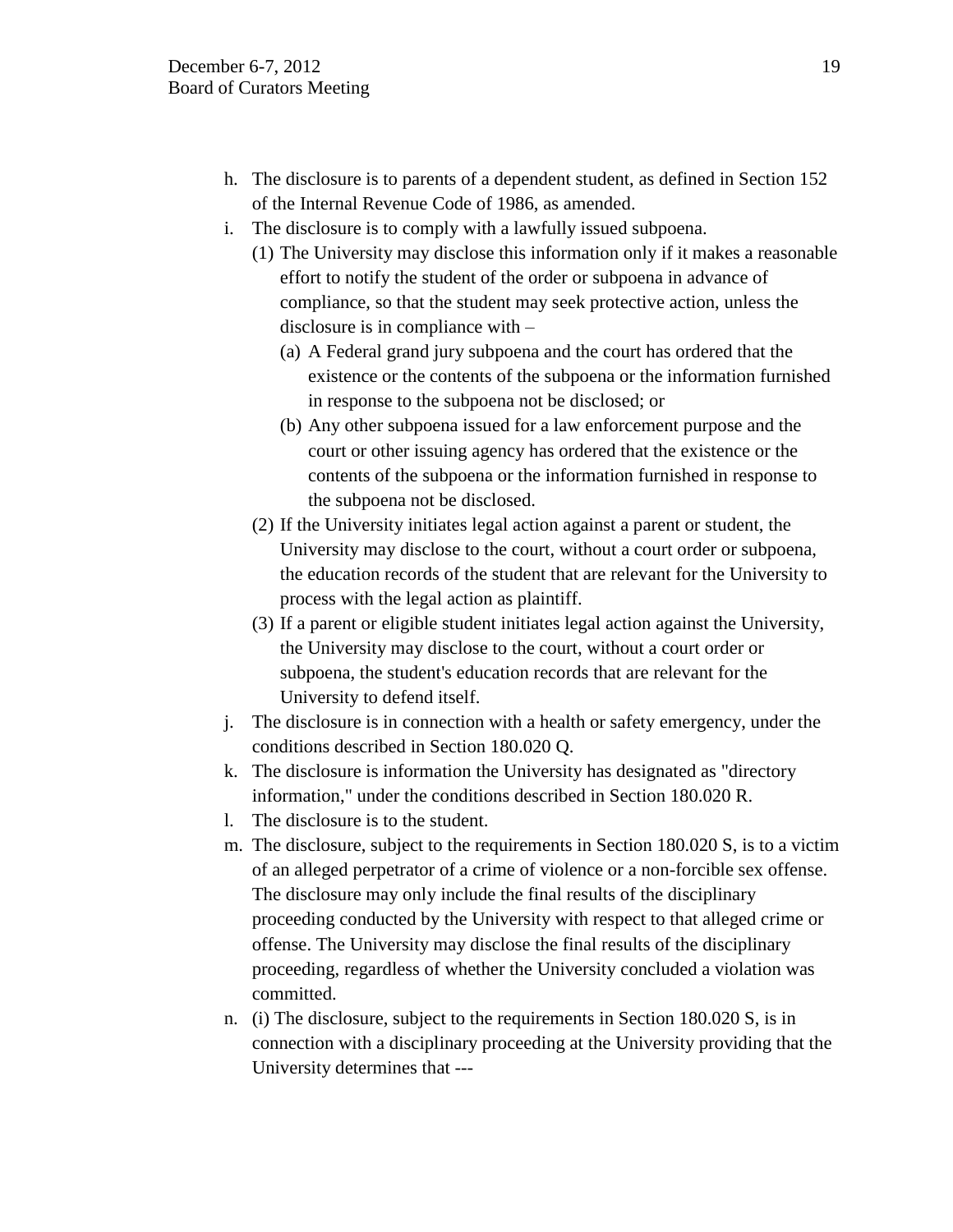- (1) The student is an alleged perpetrator of a crime of violence or non-forcible sex offense; and
- (2) With respect to the allegation made against him or her, the student has committed the violation of the University's rules or policies.

(ii) The University may not disclose the name of any other student, including a victim or witness, without the prior written consent of the other student. (iii) This section applies only to disciplinary proceedings in which the final results were reached on or after October 7, 1998.

o. The disclosure is to a parent of a student under the age of twenty-one at the time of disclosure, and is limited to a determination that the student violated University regulations pertaining to the use or possession of alcohol or a controlled substance, as provided by and under the restrictions contained in Section180.025.

# N. **Record Keeping**

- 1. The University shall maintain a record of each request for access to and each disclosure of personally identifiable information from the education records of each student, for as long as the records are maintained.
- 2. For each request or disclosure the record must include:
	- a. The parties who have requested or received personally identifiable information from the education records; and
	- b. The legitimate interests the parties had in requesting or obtaining the information.
- 3. If the University discloses personally identifiable information from an education record with the understanding authorized under Section 180.020 O.2, the record of the disclosure required under this section must include:
	- a. The names of the additional parties to which the receiving party may disclose the information on behalf of the University; and
	- b. The legitimate interests under Section 180.020 M which each of the additional parties has in requesting or obtaining the information.
- 4. The following parties may inspect the record relating to each student:
	- a. The student;
	- b. The school official or his or her assistants who are responsible for the custody of the records; and
	- c. Those parties authorized in Section 180.020 M.1.a and M.1.c for the purposes of auditing the record keeping procedures of the University.
- 5. Paragraph 1 of this section does not apply if the request was from, or the disclosure was to:
	- a. The student;
	- b. A University official under Section 180.020 M.1.a;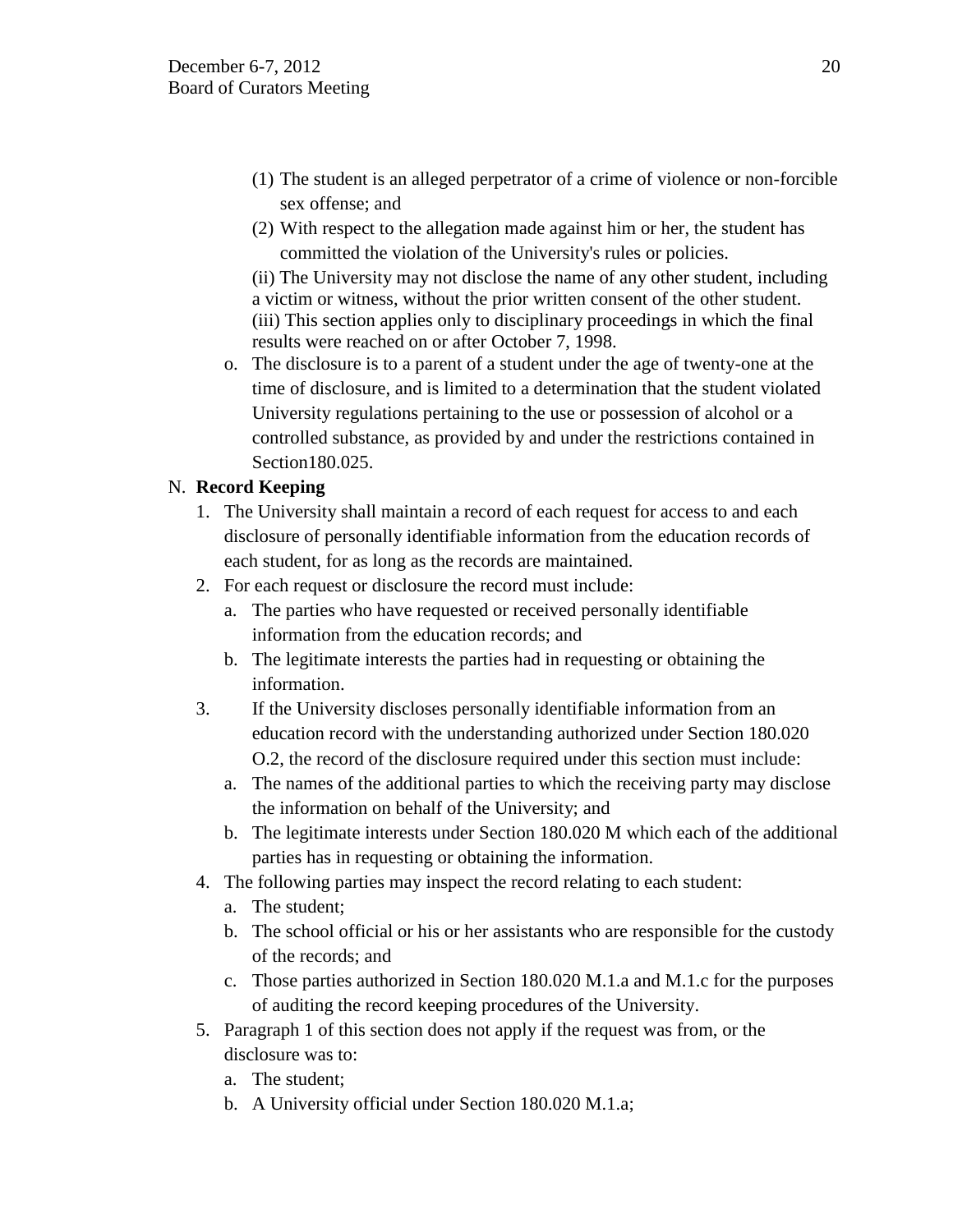- c. A party with written consent from the student;
- d. A party seeking directory information; or
- e. A party seeking or receiving the records as directed by a Federal grand jury or other law enforcement subpoena and the issuing court or other issuing agency has ordered that the existence or the contents of the subpoena or the information furnished in response to the subpoena not be disclosed.

# O. **Limitations to the Redisclosure of Information**

- 1. The University may disclose personally identifiable information from an education record only on the condition that the party to whom the information is disclosed will not disclose the information to any other party without the prior consent of the student. The officers, employees, and agents of a party that receives information may use the information, but only for the purposes for which the disclosure was made.
- 2. This does not prevent the University from disclosing personally identifiable information with the understanding that the party receiving the information may make further disclosures of the information on behalf of the University if:
	- a. The disclosures meet the requirements of Section 180.020 M; and
	- b. The University has complied with the requirements of Section 180.020 N.3.
- 3. Section 180.020 O.1 does not apply to disclosures made pursuant to court orders, lawfully issued subpoenas, litigation under Section 180.020 M.1.i, to disclosures of directory information under Section 180.020 M.1.k, to disclosures made to a parent or student under Section 180.020 M.1.j, to disclosures made in connection with a disciplinary proceeding under Section 180.020 M.1.n, or to disclosures made to parents under Section 180.025.
- 4. Except for disclosures under Section 180.020 M.1.k, l, m, and n, the University shall inform a party to whom disclosure is made of the requirements of this section.
- 5. If the University determines that a third party improperly rediscloses personally identifiable information from education records in violation of Section 180.020 O.1, the University may not allow that third party access to personally identifiable information from education records for at least five years.

# P. **Disclosure of Information for Federal or State Program Purposes**

- 1. The officials listed in Section 180.020 M.1.c may have access to education records in connection with an audit or evaluation of federal or state supported education programs, or for the enforcement of or compliance with federal legal requirements which relate to those programs.
- 2. This information must: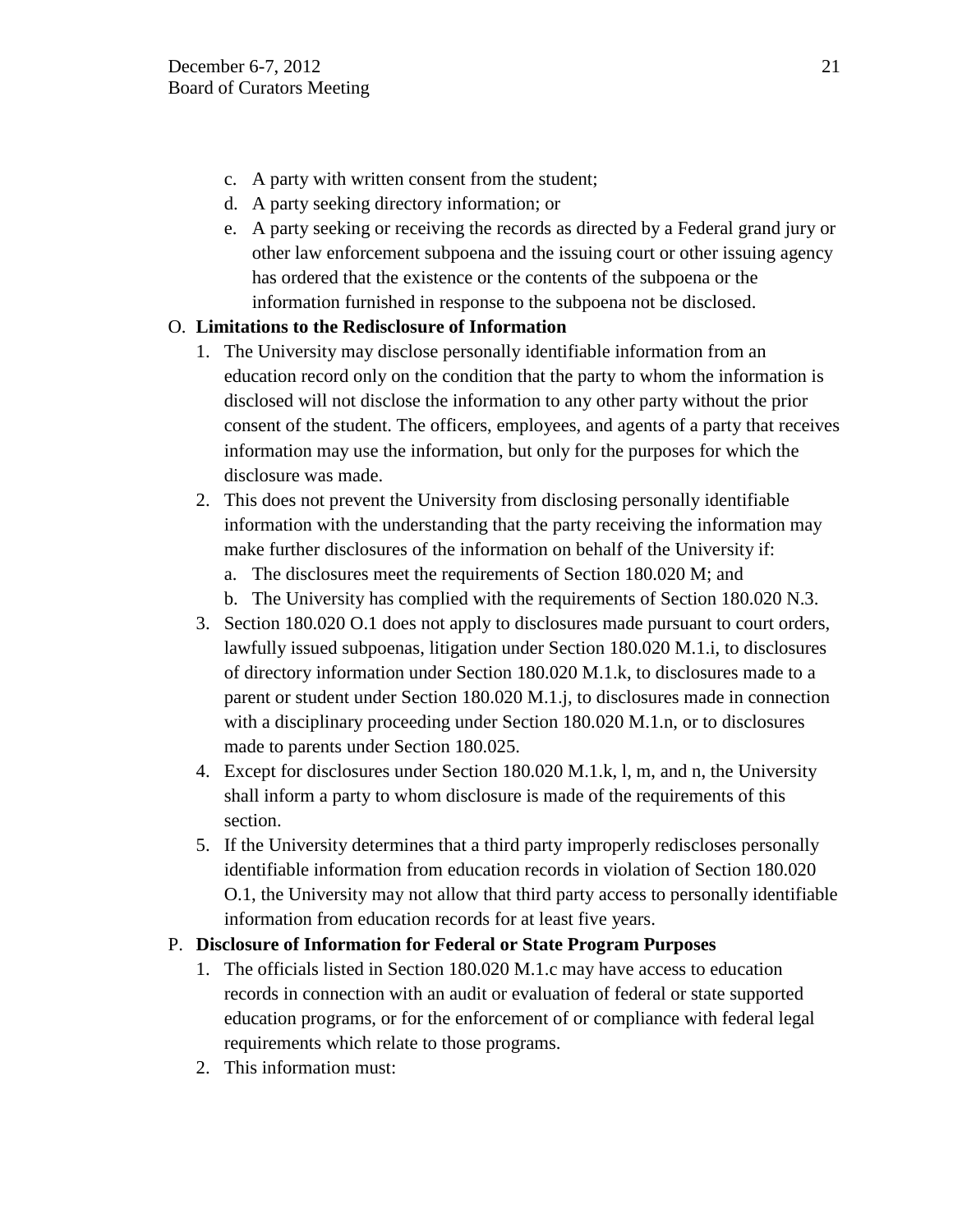- a. Be protected in a manner that does not permit personal identification of individuals by anyone except the officials referred to in part 1 of this section; and
- b. Be destroyed when no longer needed for the purposes listed in part 1 of this section.
- 3. Part 2 of this section does not apply if:
	- a. The student has given written consent for the disclosure under Section 180.020 L; or
	- b. The collection of personally identifiable information is specifically authorized by Federal law.
- Q. **Release of Information for Health or Safety Emergencies** -- The University may release information from an education record to appropriate persons in connection with an emergency if the knowledge of such information is necessary to protect the health or safety of a student or other persons. The factors which will be taken into account in determining whether the records may be released under this section include the following:
	- 1. The seriousness of the threat to the health or safety of the student or other persons;
	- 2. The need for such records to meet the emergency;
	- 3. Whether the persons to whom such records are released are in a position to deal with the emergency; and
	- 4. The extent to which time is of the essence in dealing with the emergency.

# R. **Conditions for Disclosure of Directory Information**

- 1. The University may disclose directory information if it has given public notice to students in attendance at the University of:
	- a. The types of personally identifiable information that the University has designated as directory information;
	- b. A student's right to refuse to let the University designate any or all of those types of information about the student as directory information; and
	- c. The period of time within which a student has to notify the University in writing that he or she does not want any or all of those types of information about the student designated as directory information.
- 2. The University may disclose directory information about former students without meeting the conditions of this section.
- S. **Definitions Applying to the Nonconsensual Disclosure of Records in Connection with Disciplinary Proceedings Concerning Crimes of Violence or Non-Forcible Sex Offenses** -- As used in this part: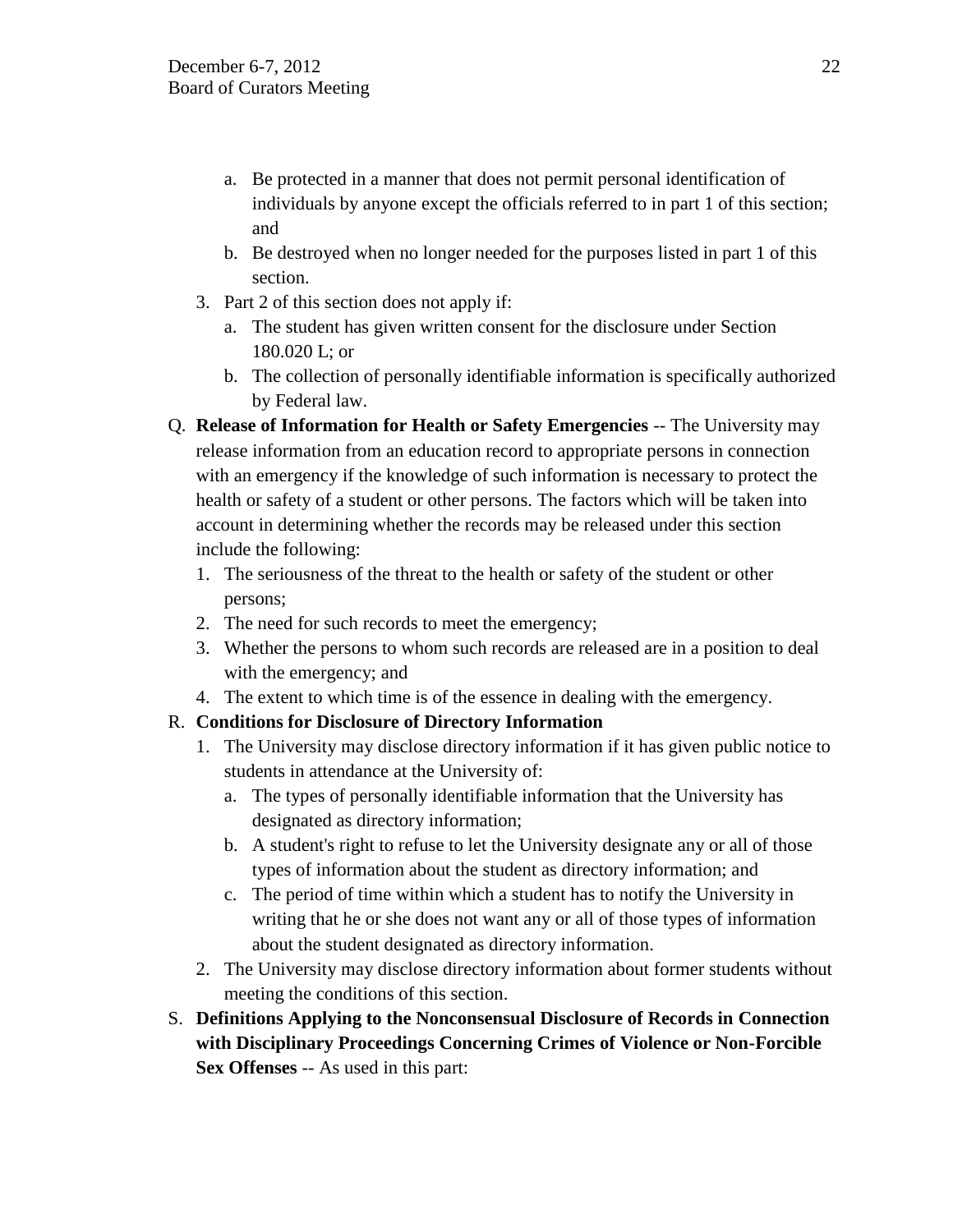- 1. "Alleged perpetrator of a crime of violence" is a student who is alleged to have committed acts that would, if proven, constitute any of the following offenses or attempts to commit the following offenses that are defined in Title 18, "Crimes and Criminal Procedure," of the United States Code:
	- a. Arson;
	- b. Assault offenses;
	- c. Burglary;
	- d. Criminal homicide manslaughter by negligence;
	- e. Criminal homicide murder and non-negligent manslaughter;
	- f. Destruction/damage/vandalism of property;
	- g. Kidnapping/abduction;
	- h. Robbery; or
	- i. Forcible sex offenses.
- 2. "Alleged perpetrator of non-forcible sex offense" means a student who is alleged to have committed acts that, if proven, would constitute statutory rape or incest. These offenses are defined in Title 18, "Crimes and Criminal Procedure," of the United States Code.
- 3. "Final results" means a decision or determination, made by an honor court or council, committee, commission, or other entity authorized to resolve disciplinary matters within the University. The disclosure of final results must include only the name of the student, the violation committed, and any sanction imposed by the University against the student.
- 4. "Sanction imposed" means a description of the disciplinary action taken by the University, the date of its imposition, and its duration.
- 5. "Violation committed" means the University rules or code sections that were violated and any essential finding supporting the University's conclusion that the violation was committed.

## **Chapter 210: Credits and Courses**

## **210.050 Report of Grades**

Bd. Regs. 12-10-49, modified by Bd. Min. 1-63, p. 21,870, amended 9-10-93; 6-6-08; 12- 7-12.

A. **Rule on Reporting Grades**—All professors and instructors of the University except members of the Faculty of the School of Law, who shall be allowed two weeks in which to report grades (other than I and F grades, which must be reported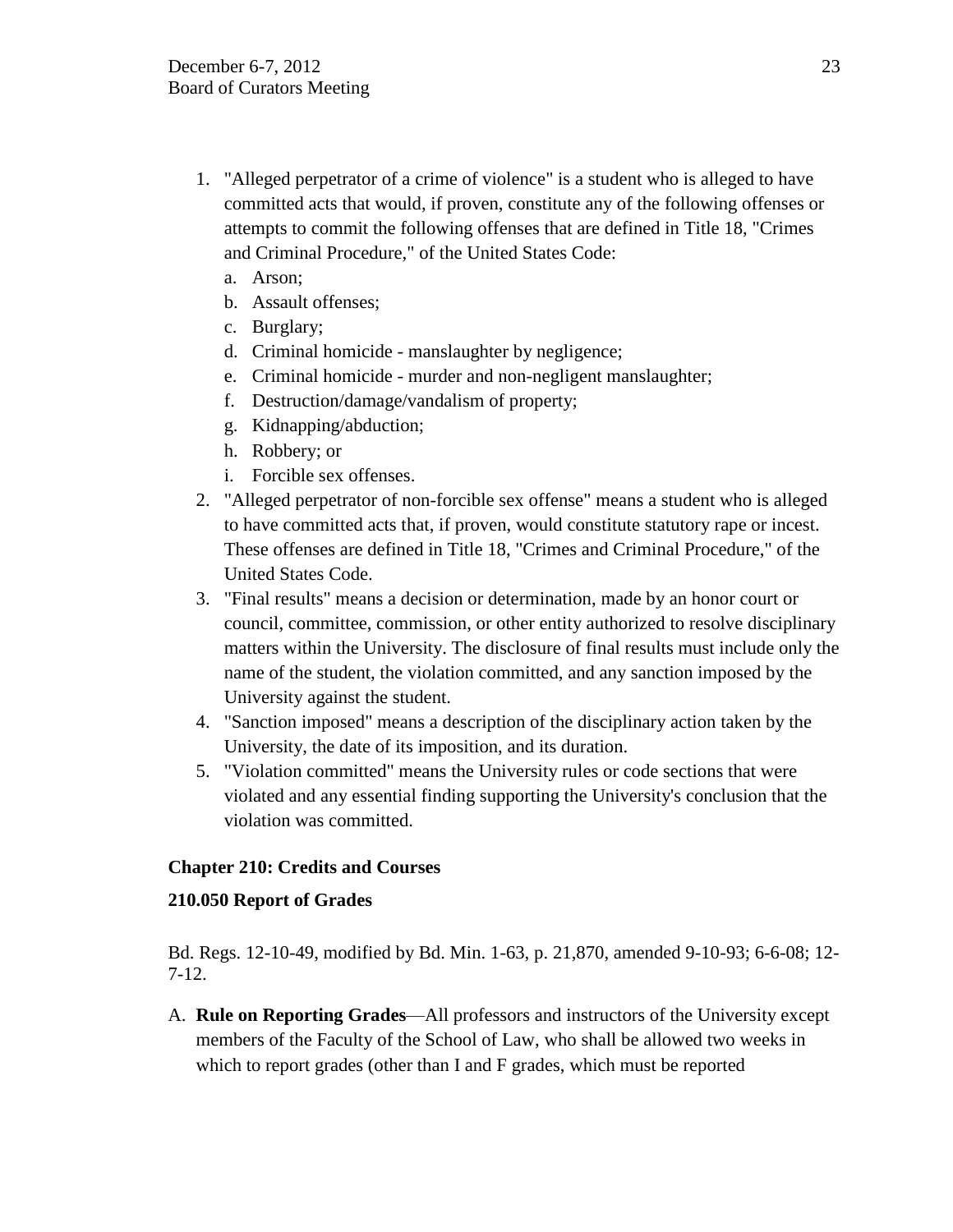immediately), shall file with the Registrar their grades of students within three days (except Sunday) after the end of the examination period.

- B. **Notification of Rule**—The Registrar shall notify all instructors in writing not later than two weeks before the end of a semester or not later than one week before the end of the Summer session, that there is a rule requiring prompt report of grades and shall incorporate in the official notification to instructors a copy of said rule; he/she shall indicate the date by which grade reports are due and include a copy or link to the regulations.
- C. **Procedure**—Each department chair or dean shall file prior to or along with grade reports for his/her department, an electronic copy of the department schedule indicating all courses, sections and names of instructors responsible for each course and section. The chair or dean shall retain a copy of the department instructor assignments, and shall enter on his/her copy and on the copy submitted to the Registrar, the time at which delinquent reports are submitted to the chair or dean. Delinquent reports submitted after other department reports have been filed, must be accompanied by a certification by the Chair or Dean of the time at which he/she received the report.
	- 1. It should be noted that the Registrar is authorized to accept grade reports only from the Chair of the Department or the Dean of the Division concerned in those Divisions which customarily file instructors' grade reports with the Dean.
- D. **Delinquent Grade Reports—**Immediately after the deadline for grade reports, the Registrar shall notify the department chair, deans and payroll department of any delinquencies in grade reports and, also, of the removal of any such delinquencies.
	- 1. **Penalty**—In the event that grades due from an instructor on the regular University staff are not reported as heretofore directed, the payroll department is directed to withhold any salary warrant due any such instructor on the first day of the month following that month in which the grades were due, such salary warrant to be withheld until such time as written notification is received from the Registrar to the effect that grades due from such instructor have been reported. Final salary payments will be made to visiting instructors only on certification to the Registrar from the department chair or dean to the effect that such instructors have complied with these regulations concerning grade reports, or have made adequate arrangements to do so. The payroll department is directed to issue the salary warrant to visiting instructors on receipt of certification from the Registrar.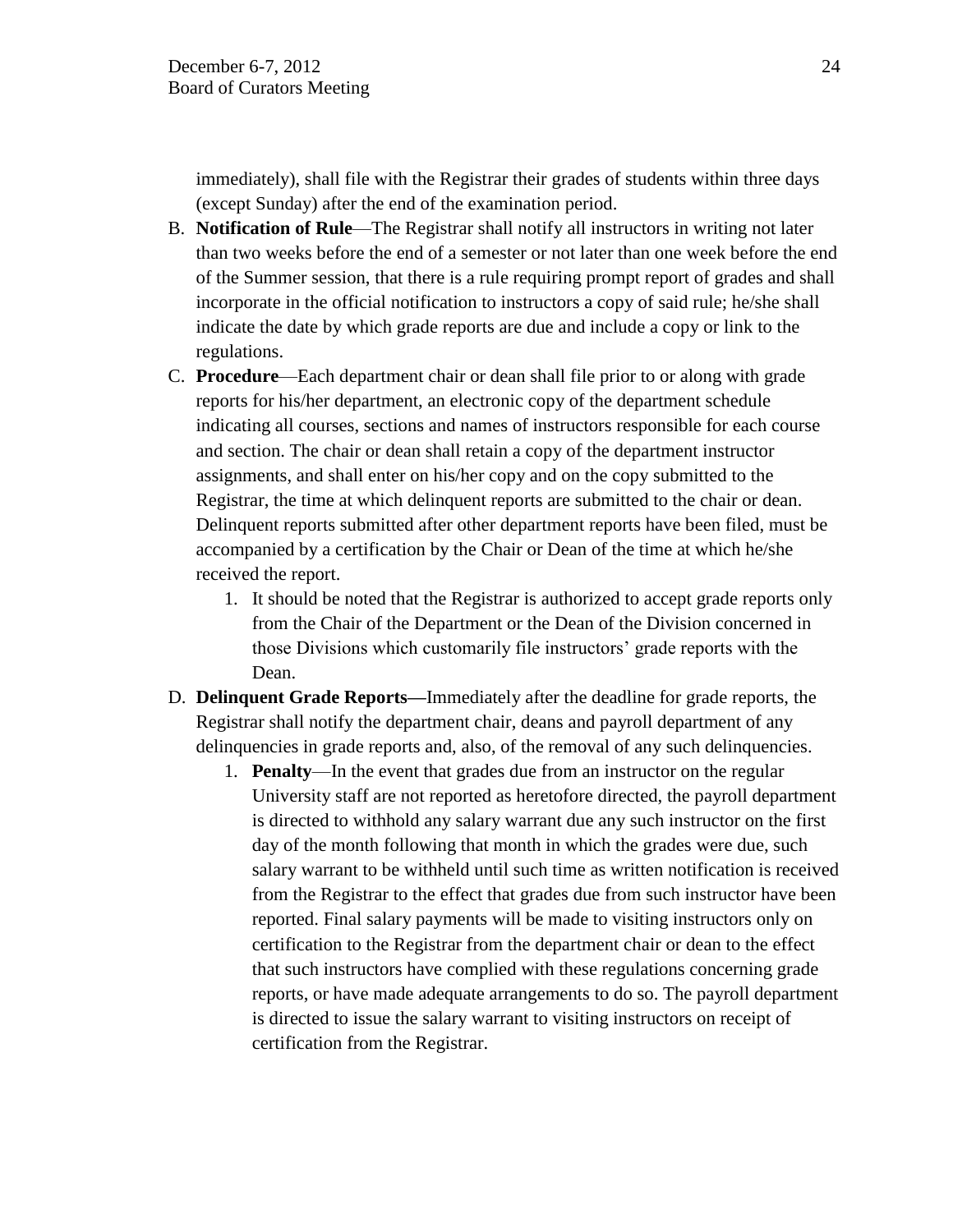# **Chapter 210: Credits and Courses 210.080 Policy on Freshmen Success**

## Bd. Min. 5-24-01; Amended 12-7-12.

- 1. The average success rates for first-time, degree-seeking freshmen should be 80%.
- 2. A successful student is defined as a student who was enrolled as a first-time, fulltime, degree-seeking student during the fall semester, and
	- a. was enrolled only during the fall semester and had a minimum grade point average of 2.0 on a 4.0 scale at the end of the fall semester, or
	- b. was also enrolled in the spring semester as either a full-time or part-time student and had a minimum grade point average of 2.0 at the end of the academic year.

## **Chapter 220: Degrees, Diplomas and Honors**

## **220.030 Honorary Degrees**

Bd. Min. 4-7-67, p. 33,191; Bd. Min. 10-12-73, p. 36,842; Amended Bd. Min. 2-12-82; Bd. Min. 6-19-87, 3-18-93; Amended Bd. Min. 12-13-96; 5-26-05; 12-7-12.

## **A. General Guidelines**

- 1. The University of Missouri shall grant no more than one honorary degree to an individual bearing the designation of a given campus as provided in paragraph 3.a. below. A different campus may consider an individual eligible for another honorary degree following a lapse of five years from the date the previous honorary degree was conferred. Names of previous honorary degree recipients, along with any other consideration, are on file in the Office of the Secretary of the Board.
	- a. The authority to award honorary degrees rests with the Board of Curators.
- 2. There shall be a faculty committee on each campus which shall solicit suggestions from all sources for honorary degree recipients.
	- a. After preparing its recommendations the Committee shall present them to the Chancellor of the campus. The Chancellor will forward to the President names of the nominees by February 1 for spring, May 1 for summer and October 1 for fall commencements. The President will forward the nominees to the Board of Curators for approval.
	- b. With the Board's approval, the President shall return a list of acceptable nominees to the Chancellor for transmission to the faculty committee. The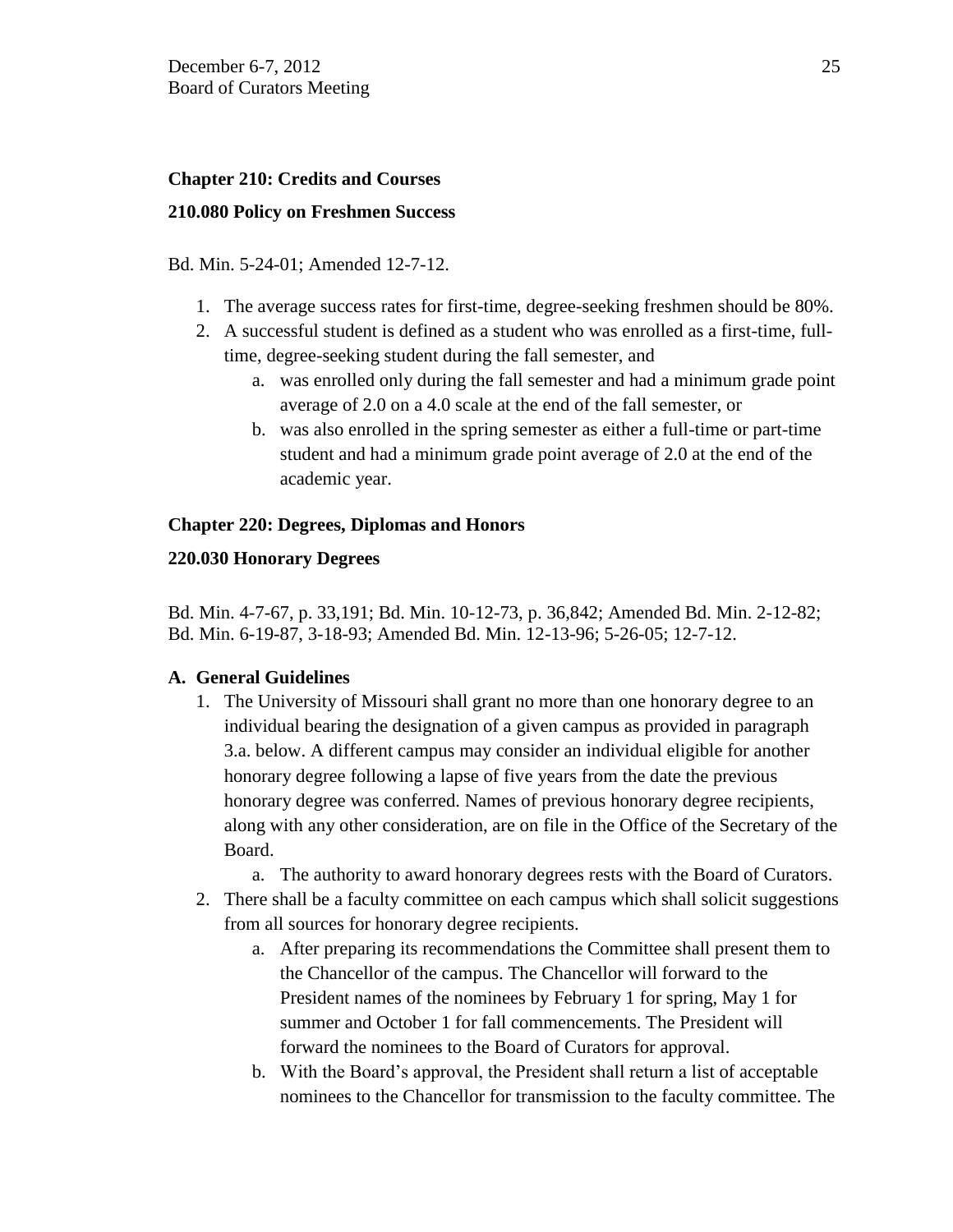committee then makes formal recommendations to the faculty governing body.

- c. After final faculty action, the Chancellor transmits the names to the President, and the President informs the nominees.
- d. Prior to public announcement by the President and Chancellor, all matters relating to honorary degrees are treated as confidential.
- 3. The format of the honorary degree itself is to be the same as that for degrees awarded students on the campus.
	- a. Degrees should be granted only in the name of the University of Missouri with the campus designation appearing in the body of the certificate as a means of specifying the campus where the degree is conferred.
- 4. Any honorary degree shall not be awarded in the absentia unless specifically recommended by the faculty and approved by the President and the President of the Board of Curators.
- 5. Should an honorary degree designee be unable to accept in the year the degree is awarded, the name shall be resubmitted for faculty approval if the campus committee recommends conferring the degree in a later year.
- 6. The following guidelines are suggested in selecting honorary degree recipients:
	- a. Persons who have rendered distinctive service to the University.
	- b. Persons who have rendered distinctive service to the State.
	- c. Graduates or former students who have achieved distinction.
	- d. A person of high distinction, from this country or abroad, who is not necessarily associated with the University or the State.
	- e. As a general policy, honorary degrees shall not be awarded to active members of the University faculty or staff, or retired faculty members for career distinction achieved at the University of Missouri nor to political officials unless retired from political life.
- 7. All invitations to the honorary degree recipients should be extended by the President of the University of Missouri.
- B. **Notification**—All recipients of Honorary Degrees at any campus of the University shall be notified of such honor by the President of the University
- 5. Amendment to Section 200.010 of the Collected Rules and Regulations, Standard of Conduct -

# **200.010 Standard of Conduct**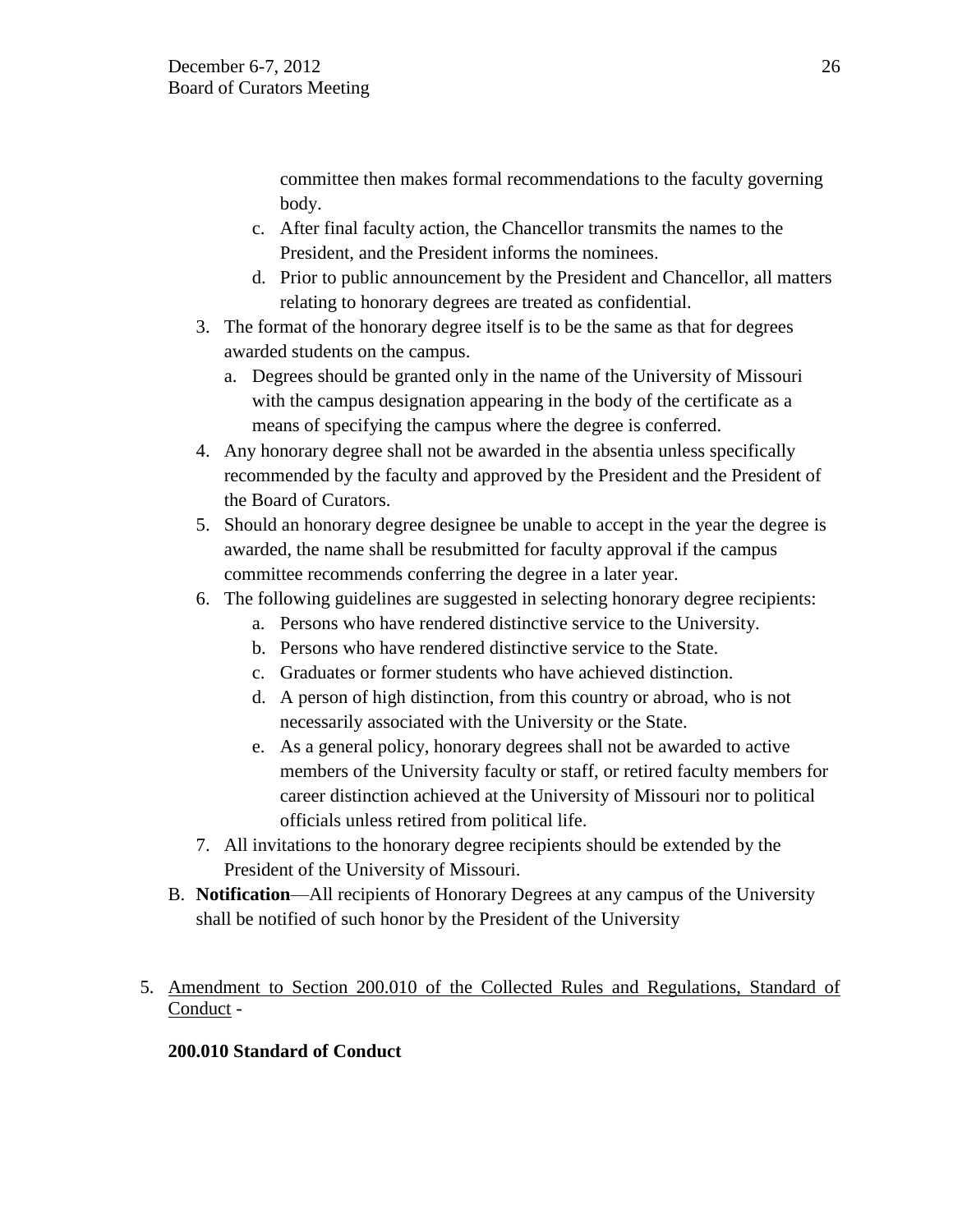Amended Bd. Min. 3-20-81; Bd. Min. 8-3-90, Bd. Min 5-19-94; Bd. Min. 5-24-01, Bd. Min. 7-27-12, Bd. Min. 12-7-12.

A student enrolling in the University assumes an obligation to behave in a manner compatible with the University's function as an educational institution and voluntarily enters into a community of high achieving scholars. Consequently, students assume new privileges along with new responsibilities in accordance with the University's mission and expectations.

These expectations have been established in order to protect a specialized environment conducive to learning which fosters integrity, academic success, personal and professional growth, and responsible citizenship.

- A. **Jurisdiction of the University of Missouri** generally shall be limited to conduct which occurs on the University of Missouri premises or at University-sponsored or Universitysupervised functions. However, nothing restrains the administration of the University of Missouri from taking appropriate action, including, but not limited to, the imposition of sanctions under Section 200.020(C), against students for conduct on or off University premises in order to protect the physical safety of students, faculty, staff, and visitors.
- B. **Conduct** for which students are subject to sanctions falls into the following categories:
	- 1. **Academic dishonesty,** such as cheating, plagiarism, or sabotage. The Board of Curators recognizes that academic honesty is essential for the intellectual life of the University. Faculty members have a special obligation to expect high standards of academic honesty in all student work. Students have a special obligation to adhere to such standards. In all cases of academic dishonesty, the instructor shall make an academic judgment about the student's grade on that work and in that course. The instructor shall report the alleged academic dishonesty to the Primary Administrative Officer.
		- a. The term **cheating** includes but is not limited to: (i) use of any unauthorized assistance in taking quizzes, tests, or examinations; (ii) dependence upon the aid of sources beyond those authorized by the instructor in writing papers, preparing reports, solving problems, or carrying out other assignments; (iii) acquisition or possession without permission of tests or other academic material belonging to a member of the University faculty or staff; or (iv) knowingly providing any unauthorized assistance to another student on quizzes, tests, or examinations.
		- b. The term **plagiarism** includes, but is not limited to: (i) use by paraphrase or direct quotation of the published or unpublished work of another person without fully and properly crediting the author with footnotes, citations or bibliographical reference; (ii) unacknowledged use of materials prepared by another person or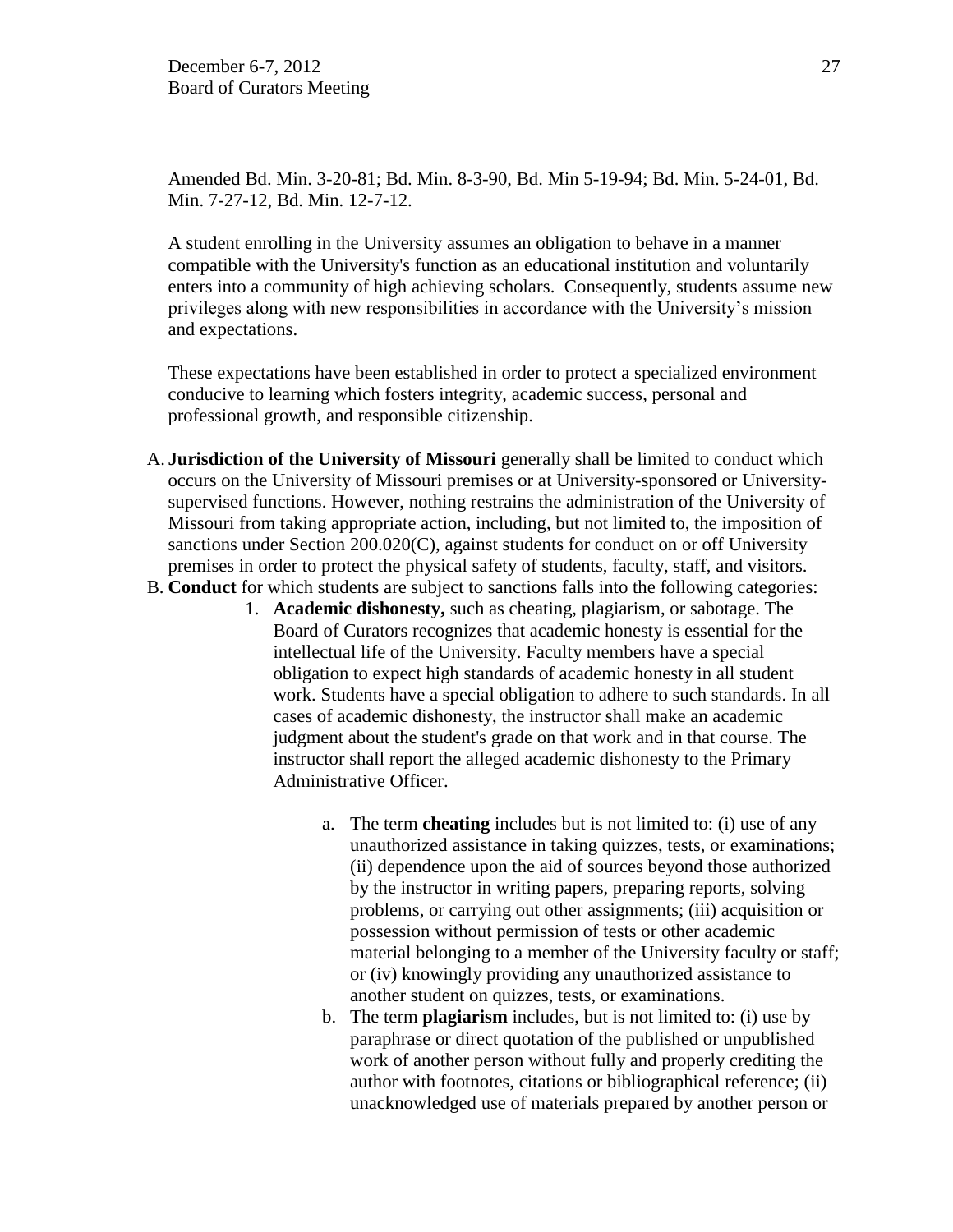agency engaged in the selling of term papers or other academic materials; or (iii) unacknowledged use of original work/material that has been produced through collaboration with others without release in writing from collaborators.

- c. The term **sabotage** includes, but is not limited to, the unauthorized interference with, modification of, or destruction of the work or intellectual property of another member of the University community.
- 2. **Forgery, alteration, or misuse** of University documents, records or identification, or knowingly furnishing false information to the University.
- 3. **Obstruction or disruption** of teaching, research, administration, conduct proceedings, or other University activities, including its public service functions on or off campus.
- 4. **Physical abuse** or other conduct which threatens or endangers the health or safety of any person.
- 5. **Nonconsensual sexual behavior** including but not limited to rape; sexual assault; nonconsensual sexual touching of the genitals, breast or anus of another person or the touching of another with one's own genitals whether directly or through the clothing; or exposing one's genitals to another under circumstances in which he or she should reasonably know that his or her conduct is likely to cause affront or alarm, or sexual harassment.
- 6. **Stalking** another by following or engaging in a course of conduct with no legitimate purpose that puts another person reasonably in fear for his or her safety or would cause a reasonable person under the circumstances to be frightened, intimidated or emotionally distressed.
- 7. **Harassment** by engaging in a course of conduct directed at a specific person that serves no legitimate purpose that would cause a reasonable person under the circumstances to be frightened, intimidated, or emotionally distressed.
- 8. **Invasion of privacy** by photographing or recording (using electronic or other means) another person in a state of full or partial nudity in a place where one would have a reasonable expectation of privacy without that person's consent, and distributing or transmitting that image without that person's consent.
- 9. **Participating in attempted or actual theft** of, damage to, or possession without permission of property of the University or of a member of the University community or of a campus visitor.
- 10. **Unauthorized possession**, duplication or use of keys to any University facilities or unauthorized entry to or use of University facilities.
- 11. **Violation of University policies**, rules or regulations or of campus regulations including, but not limited to, those governing residence in University-provided housing, or the use of University facilities, or the time, place and manner of public expression.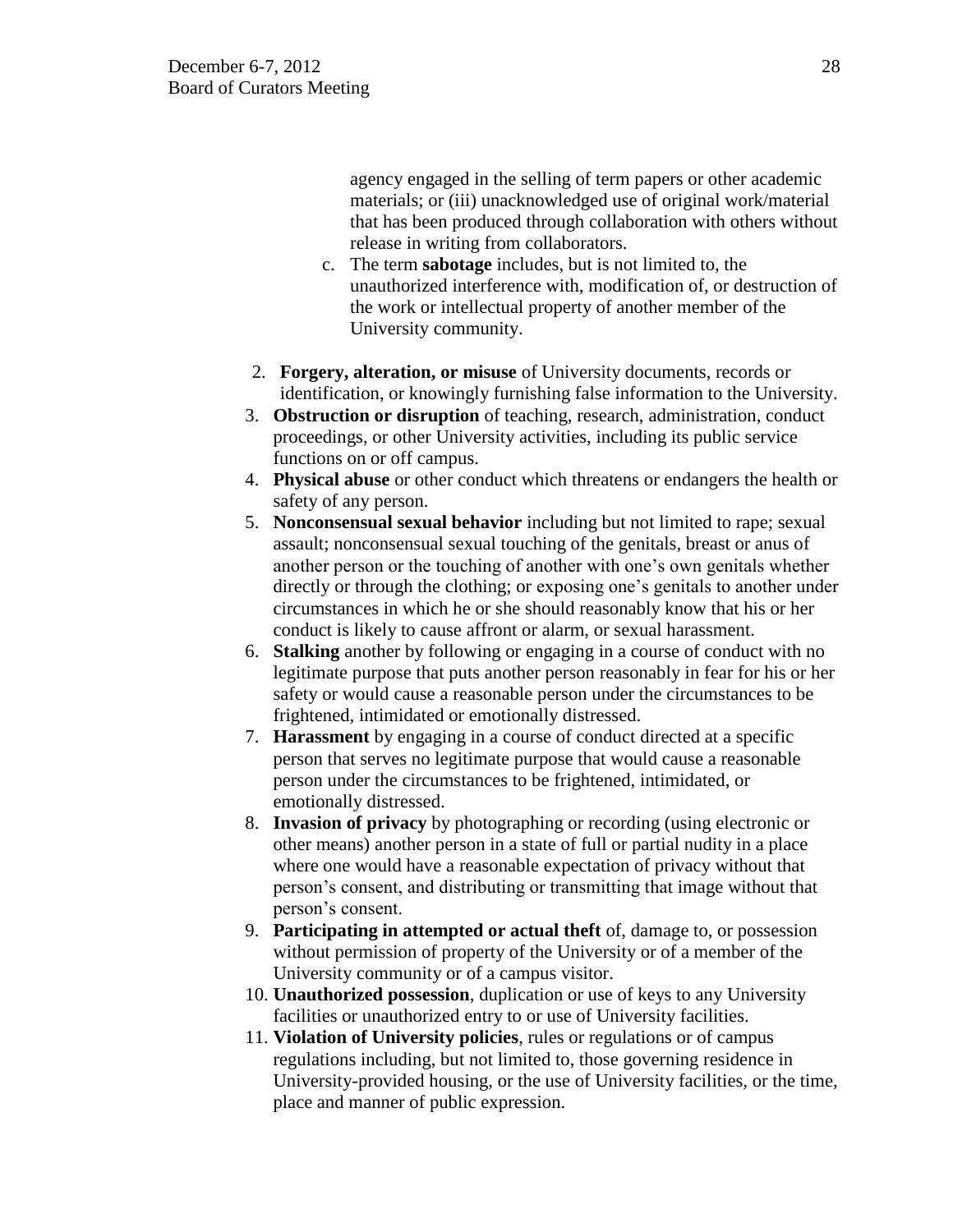12. **Manufacture, use, possession, sale or distribution of alcoholic** 

**beverages** or any controlled substance without proper prescription or required license or as expressly permitted by law or University regulations, including operating a vehicle on University property, or on streets or roadways adjacent to and abutting a campus, under the influence of alcohol or a controlled substance as prohibited by law of the state of Missouri.

- 13. **Disruptive or disorderly conduct** or lewd, indecent, or obscene conduct or expression.
- 14. **Failure to comply** with directions of University officials acting in the performance of their duties.
- 15. **The illegal or unauthorized possession or use of firearms**, explosives, other weapons, or hazardous chemicals.
- 16. **Misuse in accordance with University policy of computing resources**, including but not limited to:
	- a. Actual or attempted theft or other abuse.
		- b. Unauthorized entry into a file to use, read, or change the contents, or for any other purpose.
		- c. Unauthorized transfer of a file.
		- d. Unauthorized use of another individual's identification and password.
		- e. Use of computing facilities to interfere with the work of another student, faculty member, or University official.
		- f. Use of computing facilities to interfere with normal operation of the University computing system.
		- g. Knowingly causing a computer virus to become installed in a computer system or file.
- 6. Spinal Cord Injuries and Congenital or Acquired Disease Processes Research Program Proposal –

Vice President Nichols presented an overview of the Spinal Cord Injury Fund and research program. There were no further questions from the Board.

That the research proposal approved by the Spinal Cord Injuries Research Program Advisory Board be approved as presented.

## PROPOSAL RECOMMENDED FOR FUNDING 2013

Restoring Hand Function Using Nerve Transfers in Persons with Spinal Cord Injury

Jack R. Engsberg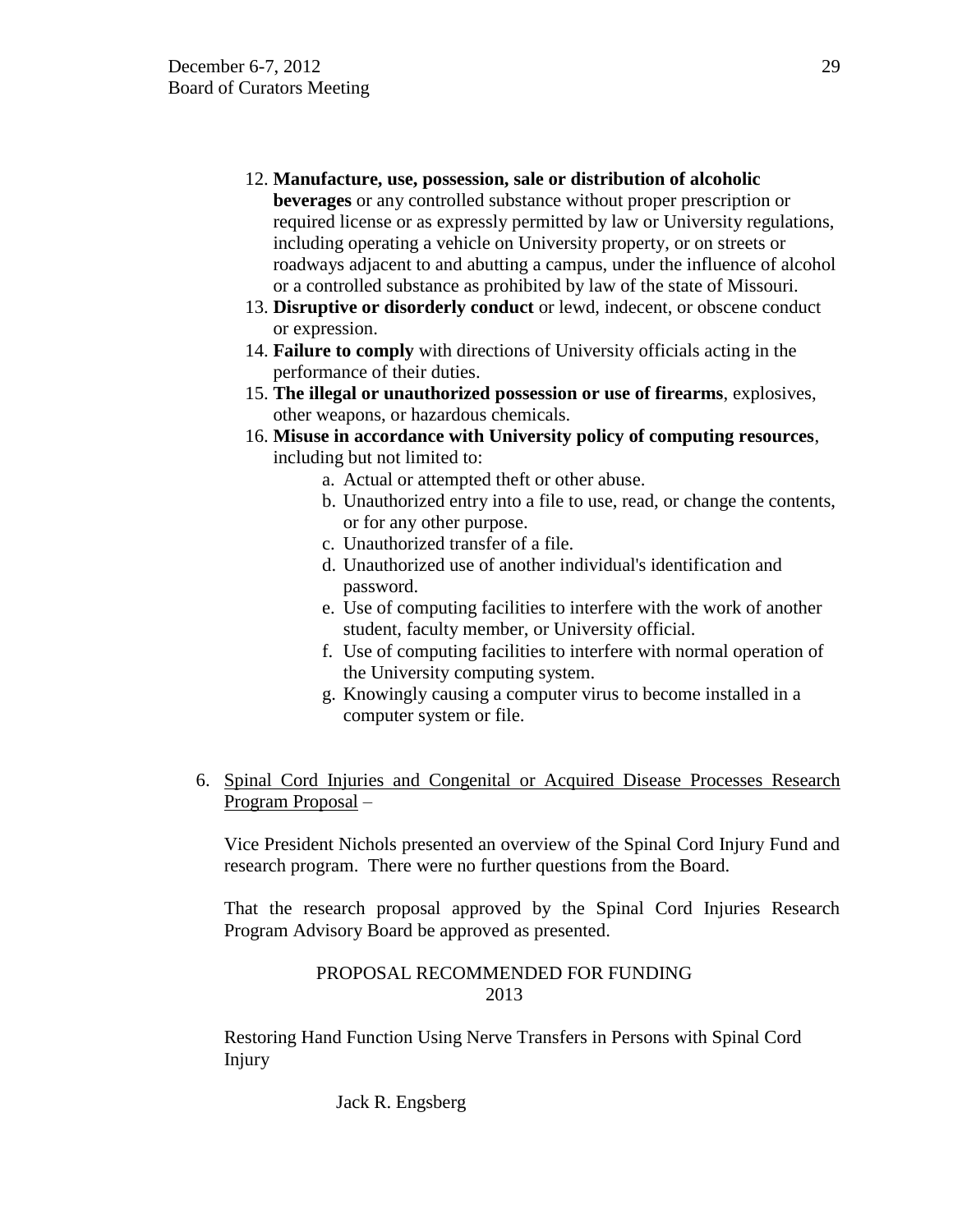Program of Occupational Therapy Washington University Total funding recommended  $$66,084$ 

## ABSTRACT

#### *Jack R. Engsberg*

Restoring Hand Function Using Nerve Transfers in Persons with Spinal Cord Injury

The long term goal of this project is to improve hand function in persons with cervical spinal cord injury (SCI). The purpose of this study is to evaluate the efficacy of peripheral nerve transfers for the restoration of hand function after spinal cord injury. Both nerve transfer and tendon transfer procedures have been used to address paralysis following nervous system injury. Nerve transfers offer a number of advantages over tendon transfers including the potential for more natural biomechanics, a relatively limited immobilization period, and a much greater than 1:1 functional exchange. Seven persons with SCI and hand function impairment who fit the classification of IC 0-4 will be identified. Nerve transfers will be performed to provide for wrist & finger flexion, wrist & finger extension, elbow extension, and ulnar intrinsic function. Appropriate transfers will be chosen based on residual function and the presence of suitable donor nerves. Evaluations will be performed prior to surgery and at 6, 12, and 18 months after surgery. Assessments will cover strength, sensation, range of motion, function, performance, occupation, quality of life and participation. Single case study reports will be generated. Repeated measures analysis of variance (RM-ANOVA) will be used to test the basic hypothesis that changes in the outcome measures will occur as a result of the surgery. Non-parametric methods will be used as appropriate. Results from this study may redefine the way cervical SCI is managed, making nerve transfers a standard consideration in the reconstructive strategy.

7. Amendment to Section 230.070 of the Collected Rules and Regulations, Educational Assistance Program for University Employees, Other Than Graduate Teaching and Research Assistants –

Chapter 230 CRR **230.070 Educational Assistance Program for University Employees, Other than Graduate Teaching and Research Assistants**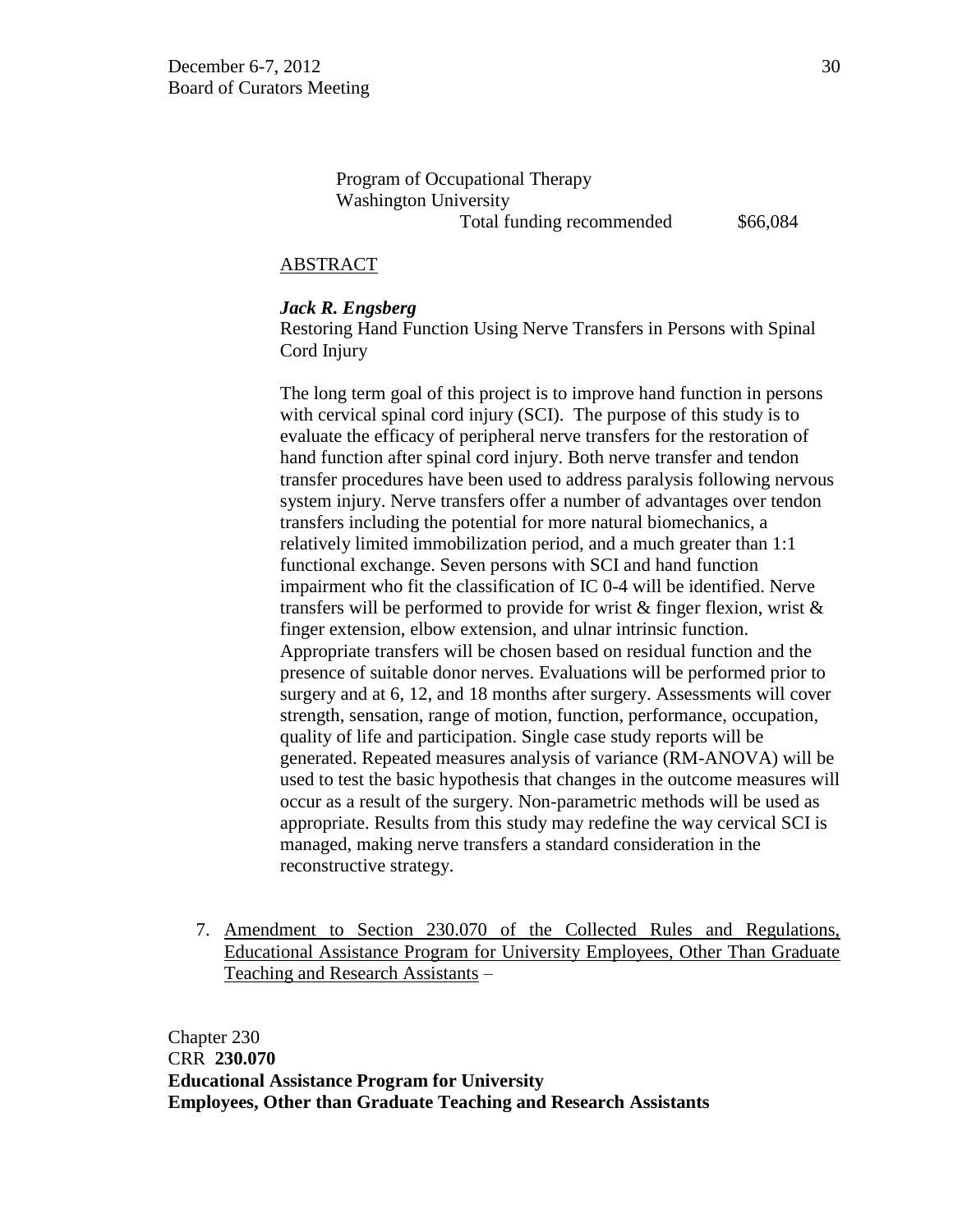Bd. Min. 2-19-71, p. 35,487; Amended Bd. Min. 3-18-77, 6-18-82; Amended Bd. Min. 12-12-86, 12-7-90, Amended Bd. Min. 5-23-03, Amended Bd. Min. 11-29-07; Amended Bd. Min. 10-23-09; Amended 12-08-11; Amended Bd. Min. 12-07-12.

A. **All employees classified at least 75 percent FTE**—with an indicated appointment duration of at least 9 months may enroll for not more than six credit hours per semester (a maximum of three during the summer session or intersession) in college level, credit courses. Those appointed on a full-time, nine-month basis, however, may enroll for not more than the maximum number of hours allowable by that campus during the summer session, provided they do not hold an appointment for the summer session. Those employees not eligible to participate in the program include employees on unpaid leave of absence, students and employees in positions considered to be student employment (including, but not limited to Graduate Teaching Assistants, Graduate Research Assistants, Graduate Instructors, and Student Assistants.

Only section A of CRR 230.070 was amended on 12-7-12. The remaining content remained the same.

## Good and Welfare

Draft January 31-February 1, 2013 Board of Curators meeting agenda – no discussion (on file)

## Election of Board of Curators Chairperson, 2013 –

Upon the motion of Curator Henrickson, Curator Goode was nominated to serve as Chairperson of the Board of Curators for the term January 1, 2013 through December 31, 2013. The nomination was seconded by Curator Cupps.

Roll call vote:

Curator Bradley voted yes. Curator Cupps voted yes. Curator Downing voted yes. Curator Erdman voted yes. Curator Goode abstained. Curator Henrickson voted yes. Curator Steward was absent for vote.

The motion carried.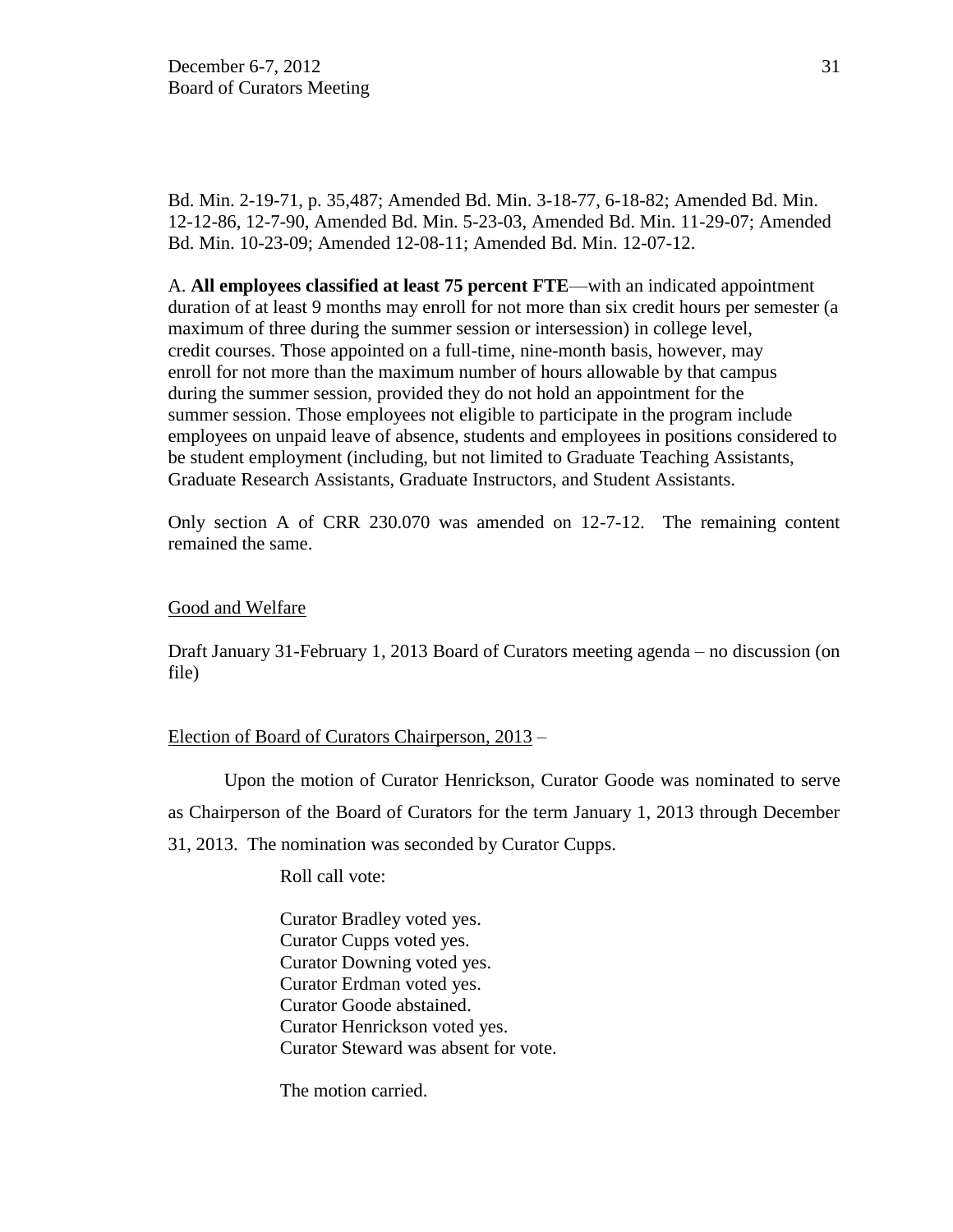Election of Board of Curators Vice Chairperson, 2013 –

Upon the motion of Curator Cupps, Curator Downing was nominated to serve as Vice Chairperson of the Board of Curators for the term January 1, 2013 through December 31, 2013. The nomination was seconded by Curator Henrickson.

Roll call vote:

Curator Bradley voted yes. Curator Cupps voted yes. Curator Downing abstained. Curator Erdman voted yes. Curator Goode voted yes. Curator Henrickson voted yes. Curator Steward voted yes.

The motion carried.

## Board Officer Transition

Chairman-Elect Goode presented Chairman Bradley with an engraved plaque in recognition of his service as 2012 Board Chair.

Chairman Bradley presented Chairman-Elect Goode with The University of Missouri, A Centennial History, a book by Jonas Viles (Curator Emeritus Lichtenegger began this tradition when he served as Chairman of the Board.) Acceptance remarks were made by Curator Goode.

It was moved by Curator Steward and seconded by Curator Cupps, that the public

session of the Board of Curators meeting, December 6-7, 2012, be adjourned.

Roll call vote:

Curator Bradley voted yes. Curator Cupps voted yes. Curator Downing voted yes. Curator Erdman voted yes.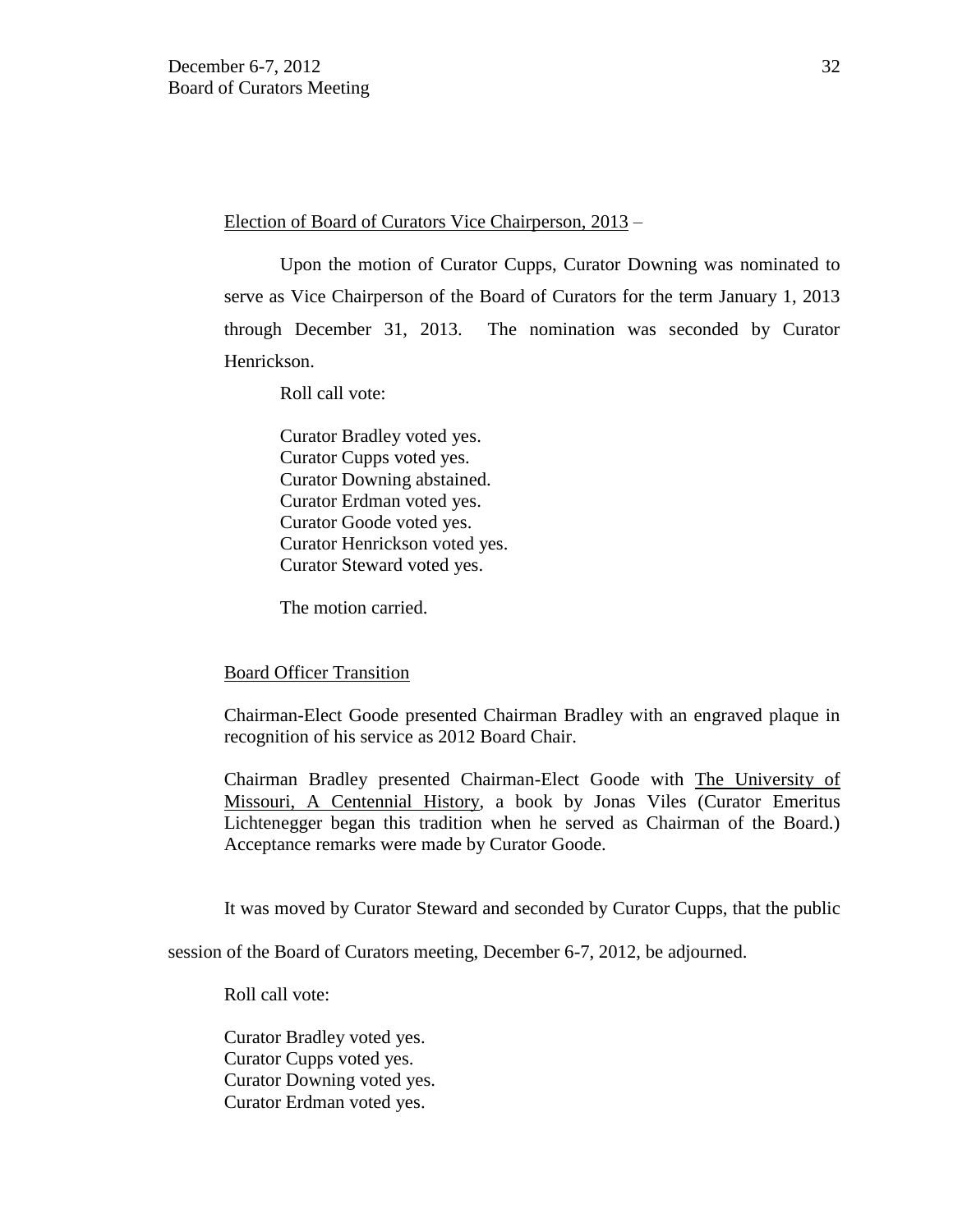Curator Goode voted yes. Curator Henrickson voted yes. Curator Steward voted yes.

The motion carried.

The public session of the Board of Curators meeting adjourned at 11:15 A.M. on Friday, December 7, 2012.

### **EXECUTIVE SESSION**

A meeting of the University of Missouri Board of Curators was reconvened in executive session at 11:45 A.M., on Friday, December 7, 2012, in Century Room C of the Millennium Student Center on the University of Missouri-St. Louis campus, St. Louis, Missouri, pursuant to public notice given of said meeting. Curator David R. Bradley, Chairman of the Board of Curators, presided over the meeting.

Present

The Honorable David R. Bradley The Honorable Donald L. Cupps The Honorable Don M. Downing The Honorable Warren K. Erdman The Honorable Wayne Goode The Honorable Pamela Q. Henrickson The Honorable David L. Steward

Also Present Mr. Timothy M. Wolfe, President Mr. Stephen J. Owens, General Counsel Ms. Cindy Harmon, Secretary of the Board of Curators Miss Amy G. Johnson, Student Representative to the Board of Curators Ms. Natalie "Nikki" Krawitz, Vice President of Finance and Administration

#### **Audit Committee – Executive Session**

Internal Audit Follow-Up Report – presented by Vice President Krawitz

No action taken by the Board.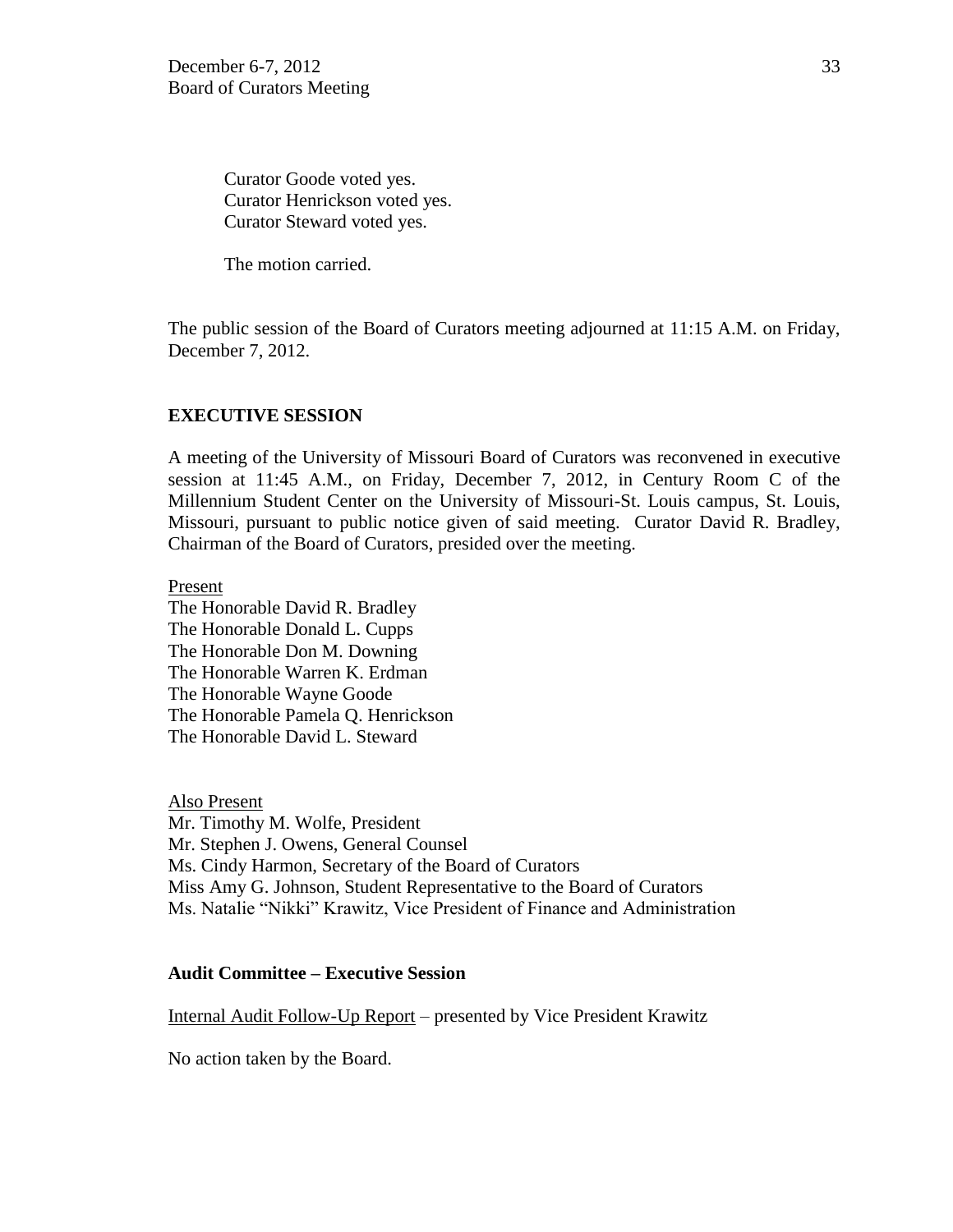Performance Review of Internal Auditors discussed – No action was taken.

There being no further business to come before the Audit Committee, the meeting was adjourned at 11:50 A.M.

## **General Business**

Property Sale, Approximately 0.05 Acres, South Ninth Street, Columbia, Missouri, MU – presented by Vice President Krawitz

It was recommended by Chancellor Deaton, endorsed by President Wolfe, moved

by Curator Downing and seconded by Curator Cupps, that the following action be

approved:

that the Vice President for Finance and Administration be authorized to sell approximately 0.05 acres, South Ninth Street, Columbia, Missouri, to M M III, LLC and THM Investments, LLC, for \$161,000, for the University of Missouri-Columbia.

The legal description is as follows:

Beginning at the southwest corner of Tract 1 of a survey recorded in book 648 page 53, thence N  $0^{\circ}00'00''E$ , along the westerly line of said tract, 11.23 feet; thence, leaving said line, S  $88^{\circ}33'00''E$  199.78 feet to the westerly line of the Watson Place right-of-way, described by a quit-claim deed recorded in book 212 page 519; thence along said line, on a curve to the right, having a radius of 20.00 feet, a distance of 16.71 feet, the chord being  $S\,66^{\circ}36'10''W\,16.23$ feet; thence S  $0^{\circ}32'10''W$  7.00 feet to the southerly line of Tract 2 of a survey recorded in book 648 page 53; thence N  $87^{\circ}44'50''W$ , along said line and the southerly line of said Tract 1, 184.90 feet to the beginning and containing 2,385 square feet or 0.05 acre.

Proceeds credited to Campus Funds:  $$161,000$ 

Roll call vote:

Curator Bradley voted yes. Curator Cupps voted yes. Curator Downing voted yes. Curator Erdman voted yes. Curator Goode voted yes.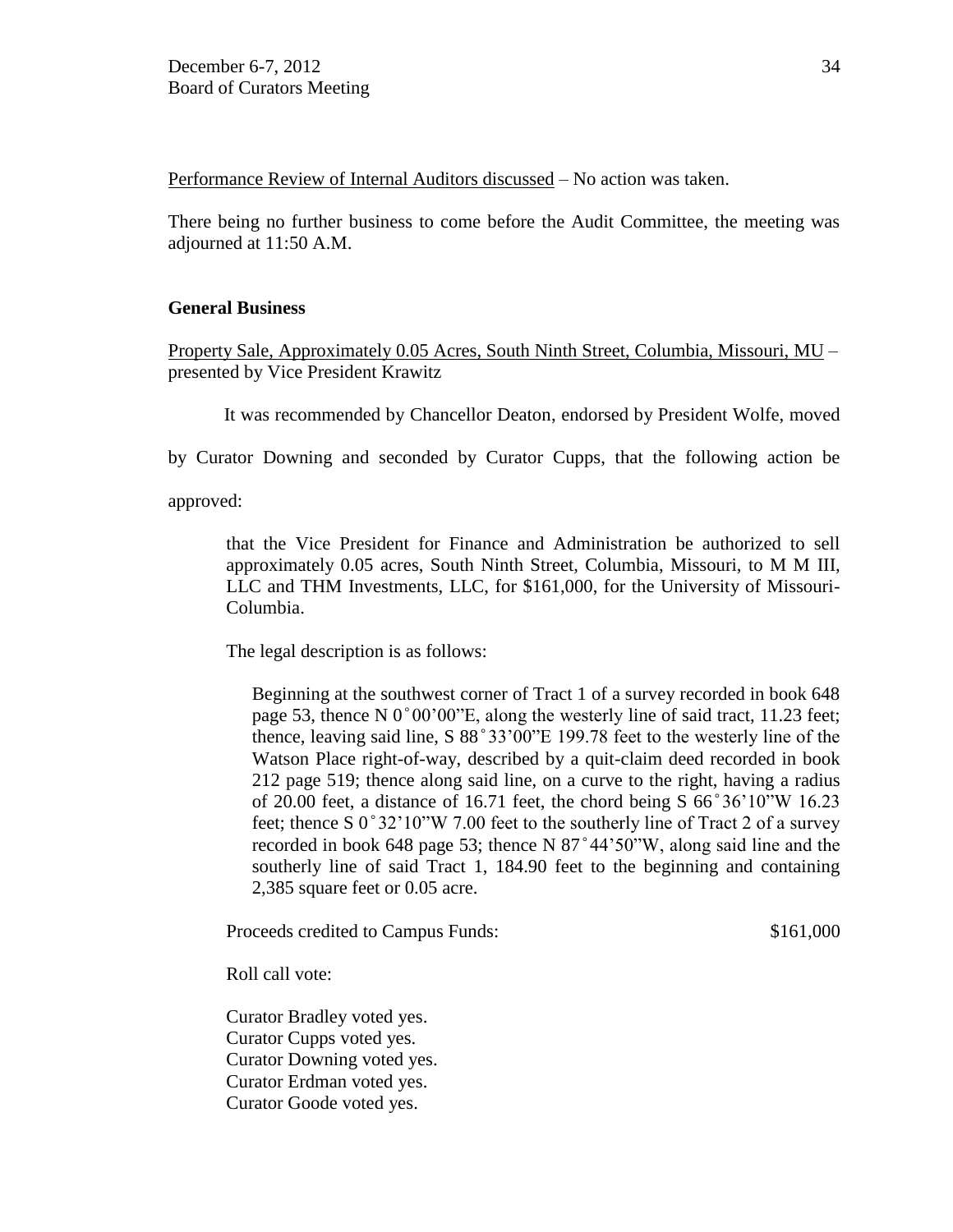Curator Henrickson voted yes. Curator Steward voted yes.

The motion carried.

## Property Purchase, 8254 Natural Bridge Road, Bel-Nor, Missouri, UMSL – presented by Vice President Krawitz

It was recommended by Chancellor George, endorsed by President Wolfe, moved

by Curator Cupps and seconded by Curator Downing, that the following action be

approved:

that the Vice President for Finance and Administration be authorized to purchase 8254 Natural Bridge Road, Bel-Nor, Missouri, from The Estate of Betty J. McFarland, a/k/a Betty Jo McFarland, a/k/a Betty Jean McFarland, by Nancy Richardson, Independent Personal Representative, St. Louis, Missouri, for the negotiated price of \$100,000, for the University of Missouri-St. Louis.

The legal description is as follows:

Lot 10 in Block 19 of Country Club Addition No. 2 of Normandy Park, according to the plat thereof recorded in Plat Book 18 Pages 48 and 49 of the St. Louis County Records

Funding is from Campus Funds:  $$100,000$ 

Roll call vote:

Curator Bradley voted yes. Curator Cupps voted yes. Curator Downing voted yes. Curator Erdman voted yes. Curator Goode voted yes. Curator Henrickson voted yes. Curator Steward voted yes.

The motion carried.

Vice President Krawitz excused herself from the meeting.

Vice President Graham joined the meeting.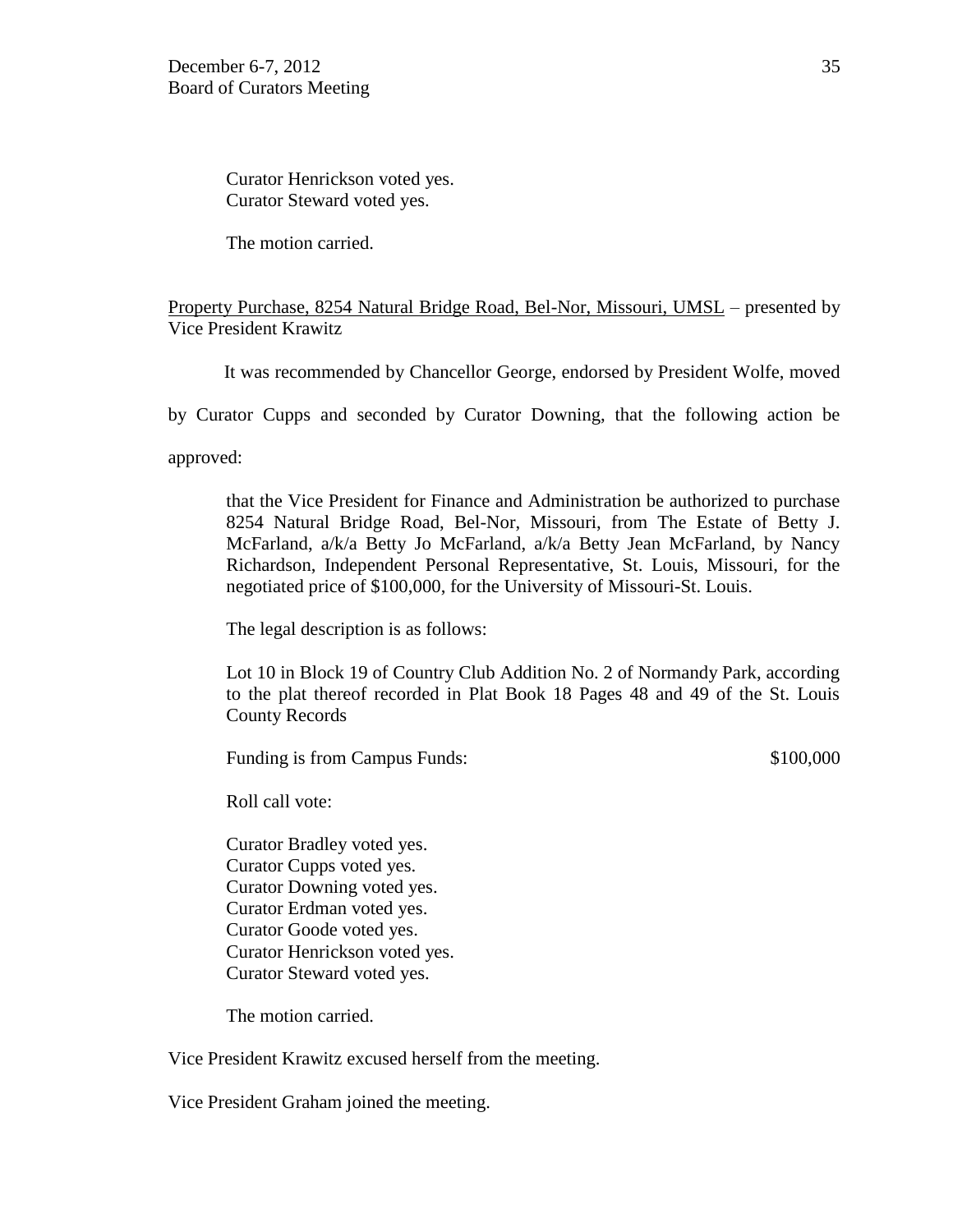Curators' Professor Emeritus, Robert E. Reys, MU – presented by Senior Associate Vice President Graham

It was recommended by Chancellor Brady Deaton, endorsed by President Timothy M. Wolfe, recommended by the Academic, Student and External Affairs Committee, moved by Curator Downing, and seconded by Curator Steward, that the following action be approved:

that upon the recommendation of Chancellor Brady Deaton it is recommended that Professor Robert E. Reys be named to the position University of Missouri Curators' Professor Emeritus, effective December 10, 2012.

Campus recommendation materials are on file in the office of Academic and Student Affairs, UM System.

Roll call vote of Board:

Curator Bradley voted yes. Curator Cupps voted yes. Curator Downing voted yes. Curator Erdman voted yes. Curator Goode voted yes. Curator Henrickson voted yes.

Curator Steward voted yes.

The motion carried.

Senior Associate Vice President Graham excused himself from the meeting.

Vice President Rodriguez joined the meeting.

#### **Compensation and Human Resources Committee Meeting – Executive Session**

Approval of Performance Objectives, General Counsel Owens – presented by Curator Cupps, Chairman of the Compensation and Human Resources Committee and was approved by the Board.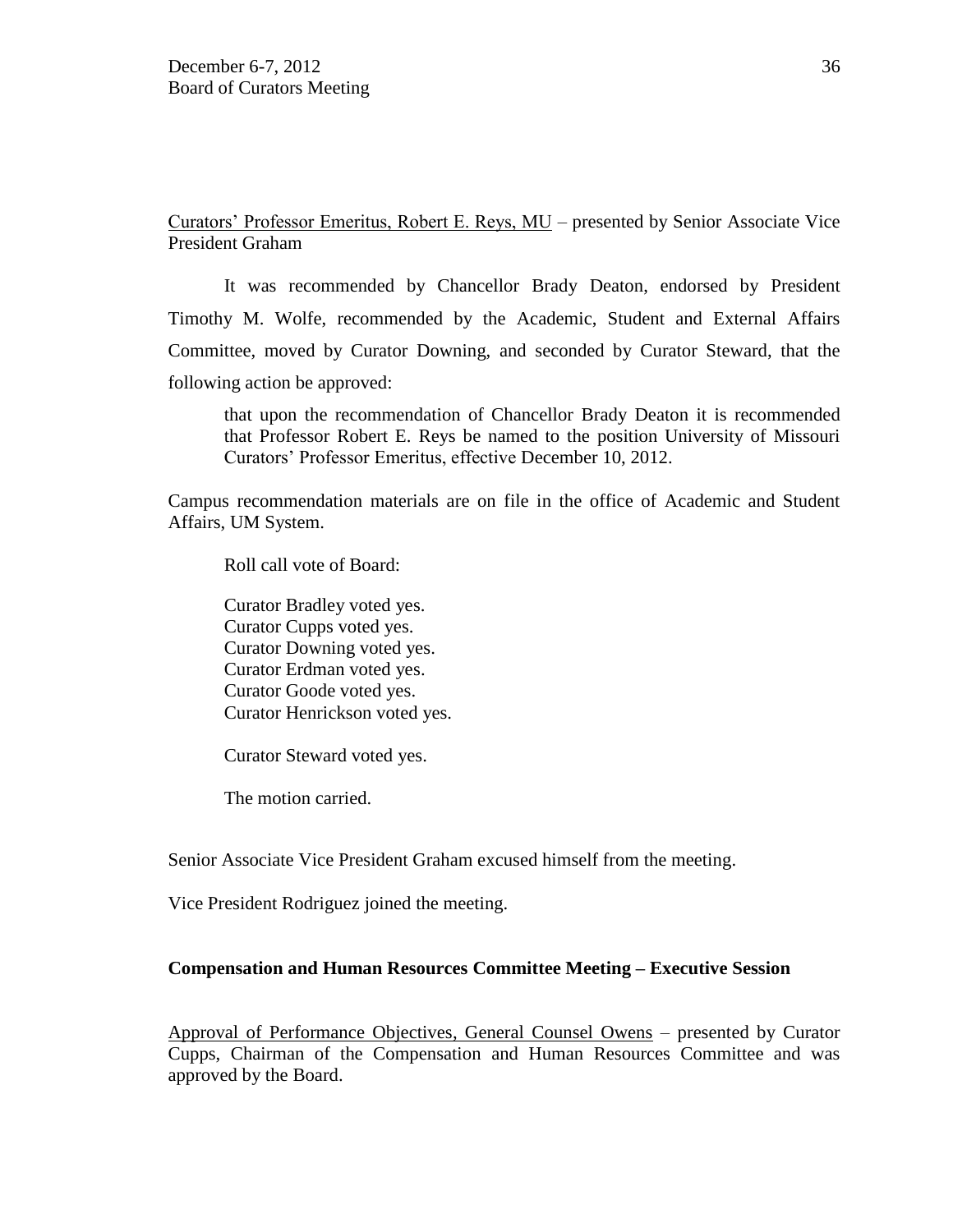There being no other business to come before the Compensation and Human Resources Committee the meeting was adjourned at 12:20 P.M.

## **General Business**

University President's Report on Personnel – presented by President Wolfe.

Vice President Rodriguez excused herself from the meeting.

General Counsel's Report – presented by General Counsel Owens.

Litigation Report – presented by General Counsel Owens (report on file with the General Counsel's Office).

It was moved by Curator Cupps and seconded by Curator Erdman, that the meeting of the Board of Curators, December 6-7, 2012, be adjourned.

Roll call vote:

Curator Bradley voted yes. Curator Cupps voted yes. Curator Downing voted yes. Curator Erdman voted yes. Curator Goode voted yes. Curator Henrickson voted yes. Curator Steward voted yes.

The motion carried.

There being no other business to come before the Board of Curators, the meeting was adjourned at 2:25 P.M. on Friday, December 7, 2012.

Respectfully submitted,